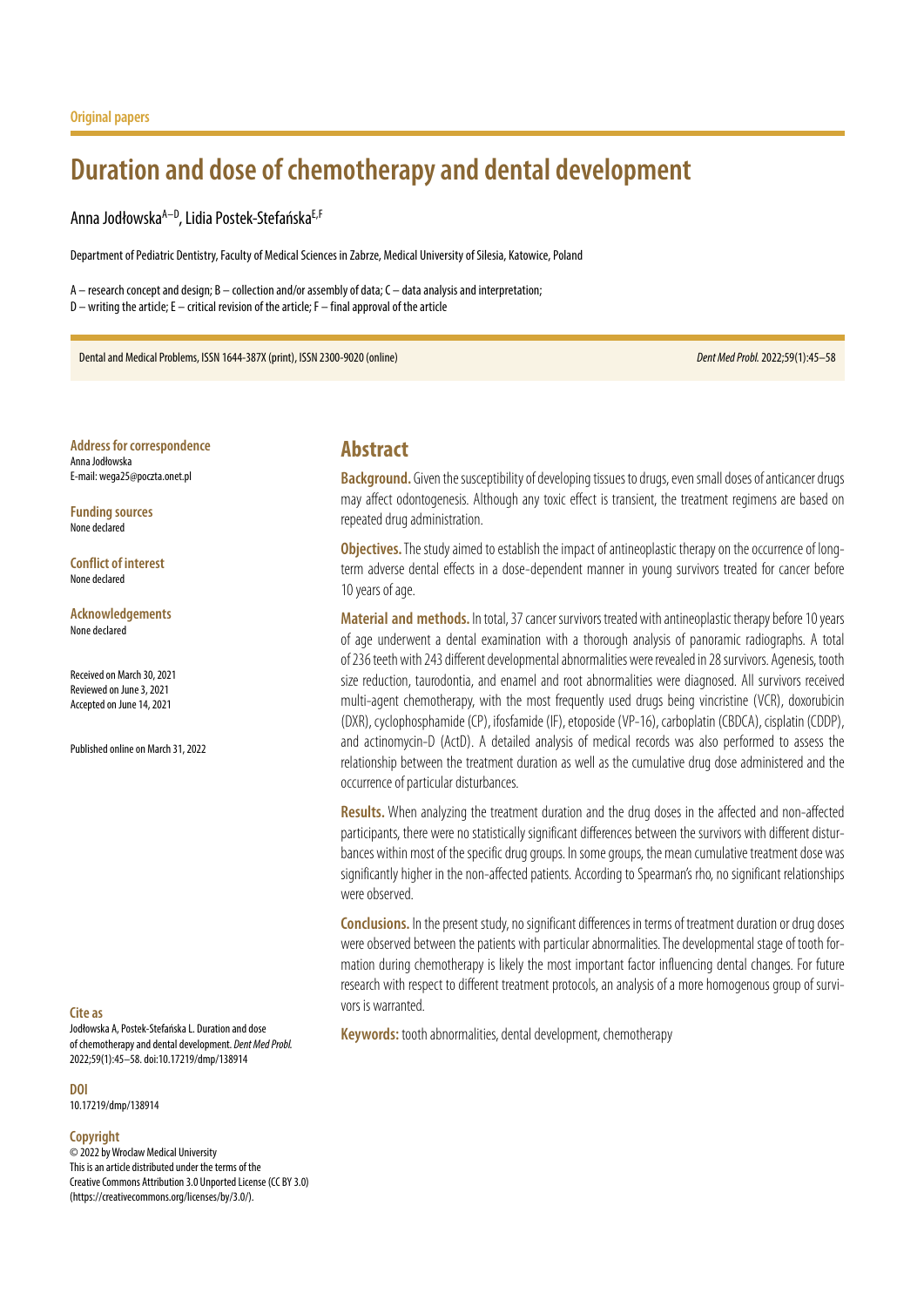# **Introduction**

Anticancer treatment in children is typically very effective. However, the treatment can result in acute and late adverse effects, including effects on developing dental structures. Various standard treatment models have been established for the management of malignant diseases. Some antineoplastic drugs, such as vincristine (VCR), etoposide (VP‑16) and cyclophosphamide (CP), are used relatively often in the treatment regimens for different cancers. Some of these drugs are dedicated to specific cancer types. However, they all have a low therapeutic index, and, through different mechanisms of action, ultimately result in arrested cell division or apoptosis. Vincristine and alternative microtubule-binding vinca alkaloids still remain the first choice of cytostatic agent for the therapy of solid tumors and blood cancers. They cause the cessation of cellular division in the M phase, followed by cell apoptosis.1 Doxorubicin (DXR) stabilizes the complexes of double-stranded DNA and topoisomerase IIα, which helps the enzyme cut both DNA strands.2 Cyclophosphamide and similar alkylating drugs, such as ifosfamide (IF), cross-link guanine bases in DNA.<sup>3</sup> Actinomycin D (ActD), like other antibiotics, self-inserts into DNA and causes damage to its structure, resulting in the inhibition of RNA polymerase and protein synthesis.<sup>4</sup> Cisplatin (CDDP) and carboplatin (CBDCA) represent a group of platinum-based cytotoxic drugs widely administered as part of therapy for various solid tumors. Their initial interaction with purine bases in DNA eventually results in cellular death.<sup>5</sup> Etoposide (VP-16) destroys the double-stranded structure of DNA by inhibiting type II topoisomerase and is used in the treatment protocols for many different cancers.<sup>6</sup>

Variability in treatment options and, for the same reason, possible differences in cytotoxic impact may be the deciding factors for the occurrence of long-term effects. However, the multi-drug nature of anticancer therapy makes it difficult to estimate the possible toxic impact of particular medications on odontogenesis. Considering the similarity of all developing tissues, we can surmise that the rapidly dividing dental cells are highly susceptible to toxic damage in the same manner as it is observed in cancer. Therefore, even a small dose of a drug may cause irreversible changes in odontogenesis. However, since the half-life of chemotherapeutic agents is short, their toxic effects could be transient, also in the case of fully developed cells.7

As far as developing dental tissues are concerned, chemotherapy-induced changes may be observed in either the rapidly dividing immature cells or fully developed hard tissue-forming cells. This has been well documented in vitro and in animal studies. $1,3$  It has been reported that vinblastine (VBL) causes the dose-dependent inhibition of dentinogenesis in rat incisors.<sup>8</sup> Cyclophosphamide has been shown to inhibit cell division in the immature portion of the rat tooth germ, and to cause mutations

in more developed dentin and enamel precursor cells when administered at low or high doses, respectively.<sup>3</sup> The treatment dose is likely to be the main factor influencing dental abnormalities. Another experimental study tested the effects of VCR on rat incisors.<sup>9</sup> The authors reported that after toxic drug administration, the observed mitotic cessation of young cell division, as well as changes in the secretory activity of mature odontoblasts were transient. The disturbances of odontogenesis occurred locally and were followed by the correct matrix secretion.<sup>9</sup> However, intensive chemotherapeutic regimens are based on repeated drug administration at standard treatment intervals. Therefore, a developing tooth germ is exposed to the regular toxic impact of multi-drug therapy. Repeated treatment may be another factor responsible for the dental sequelae of chemotherapy.

In the literature, dental disturbances induced by antineoplastic treatment are reported in approx. 70% of cancer survivors (62.29–71%).<sup>10–13</sup> The peak incidence of affected teeth has been reported in survivors who received chemotherapy at a young age.<sup>3,7,11,14-19</sup> Nevertheless, attempts to estimate the effects of individual drugs or their doses on human dental development are on-going.12,20–22

The present study aimed to establish the impact of antineoplastic therapy together with any dose-dependent relationship on the occurrence of long-term adverse dental effects in survivors treated for cancer before 10 years of age.

# **Material and methods**

The study was approved by the Bioethics Committee at the Medical University of Silesia, Katowice, Poland, on February 25, 2013 and November 29, 2016 (KNW/0022/KB1/15/I/13 and KNW/0022/KB1/15/II/16, respectively). Dental examinations were carried out in cancer survivors who fulfilled the following inclusion criteria: anticancer therapy started before 10 years of age and was completed at least 2 years before the dental examination. The caregivers of 37 individuals aged 6–17 years provided informed written consent for dental examinations, including panoramic radiographs, and the processing of medical data concerning the details of anticancer treatment. In the examined survivors, a cancer diagnosis was established at 4 months of age at minimum, and at 8 years and 6 months at maximum. Twenty-eight patients were diagnosed with the following solid tumors: nephroblastoma, neuroblastoma, anaplastic ependymoma, medulloblastoma, sarcoma granulocyticum, teratoma malignum, embryonal rhabdomyosarcoma, primitive neuroectodermal tumor (PNET)/Ewing sarcoma (ES), yolk sac tumor, clear cell sarcoma, astrocytoma pilocyticum, hepatoblastoma, and infantile fibrosarcoma. The remaining 9 participants suffered from different types of hematological neoplasms, predominantly leukemia. All of the survivors received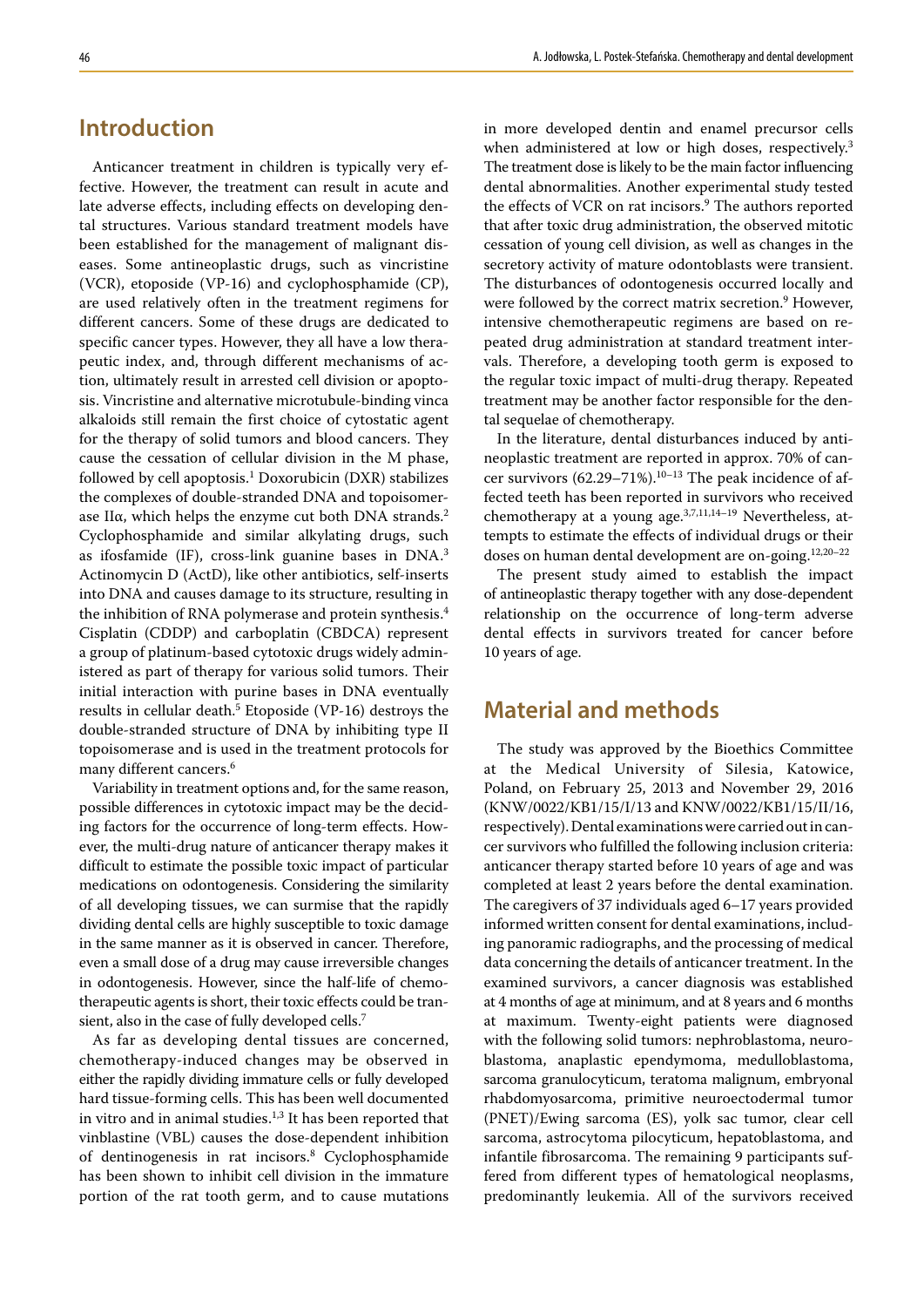multi-agent chemotherapy, with the most frequently used drugs being VCR, DXR, CP, IF, VP‑16, CBDCA, CDDP, ActD, daunorubicin (DNR), dacarbazine (DTIC), cytarabine (ARA-C), methotrexate (MTX), and mercaptopurine (6-MP). Surgery was required in 27 patients and additional radiotherapy was performed in 11 participants (cranial radiotherapy in 4 cases). After a detailed analysis, the effects of radiotherapy, including cranial radiation, were considered to be negligible for the purpose of this study. Dental examinations supplemented with a thorough analysis of panoramic radiographs revealed a total of 236 teeth with 243 different developmental abnormalities. Special attention was paid to agenesis, microdontia, tooth size re‑ duction, taurodontia, and enamel and root abnormalities. Enamel abnormalities, such as opacities, hypoplasia and marked perikymata, were found in the majority of teeth. Agenesis was the rarest abnormality in the study cohort. Table 1 shows the results of dental examinations, including the prevalence of particular developmental changes, in total and for each analyzed drug. The patients in whom all teeth showed a reduced size (microdontia and reduction) were additionally analyzed as a subgroup (M+R) due to the same mechanism of origin and the expected longer treatment duration. Some survivors presented with other dental abnormalities, such as root changes or supernumerary teeth. However, the small number of affected patients made statistical analysis impossible and these abnormalities were not further considered in this study.

A detailed analysis of the patients' medical records was also performed. The following treatment protocols were implemented in the study group: CWS 2006 Non-RMSlike HRG; CWS 2006 RMS-like; CWS 2002 (HR); SIOP 2001; 2002 PPGL; PPGGL SIOP December 2001; Euro-Ewing 99 PPGGL; Protocol I, III, IV PPGGL; Protocol II, III, IV PLGM recommended by PPGGL; TGM 95 PPGGL (HR); SIOPEL 3 (SR); ALL IC-BFM 2002 (SR, IR); ALL-REZ BFM 2002; and BFM Interim 2004 HRG. Among these protocols, VCR administration was the most common, followed by alkylating agent-containing anticancer therapy (CP, IF), anthracycline antibiotic-containing regimens (DXR, DNR), platinum-based chemotherapy (CBDCA, CDDP), and ActD. The characteristics of the study population and important treatment details are summarized in Table 1.

The next step was to analyze the mean treatment duration and the average cumulative dose for the most frequently used anticancer drugs, which were calculated separately for different abnormalities in relation to patients with or without the analyzed abnormality, and in relation to patients without dental abnormalities. The relationship between the treatment duration and the occurrence of particular disturbances for each drug was also assessed. The same procedure was applied for the cumulative drug doses administered during the first 10 weeks of treatment and for the entire duration of the therapy using the analyzed drug (Table 2).

#### **Statistical analysis**

The patient characteristics were analyzed using the nonparametric Mann–Whitney *U* test. Continuous variables were reported as the mean (*M*), standard deviation (*SD*), minimum (min), and maximum (max) values. The statistical analysis of the treatment period data involved the correlation between drug administration in the affected and/or nonaffected survivors and the prevalence of long-term dental effects, and the impact of age at the onset of therapy and the treatment duration on the occurrence of abnormalities. Radiographically and clinically recorded dental outcomes, such as agenesis, microdontia, reduction in tooth size, the M+R status, enamel changes, and taurodontia, were assessed in this analysis. The values were reported in weeks and milligrams. To assess differences and the strength of the relationships between the chemotherapy-related variables analyzed in Table 2, the Mann–Whitney *U* test and Spearman's rho were used, respectively (Table 2 and Table 3). A  $p$ -value  $\leq 0.05$  was considered to be statistically significant. All statistical analyses were performed using the Statistica® software, v. 13.3 (StatSoft Polska, Kraków, Poland).

### **Results**

The results are shown in Tables 1–3. All patients (100%) treated with CDDP were diagnosed with dental developmental changes. However, this rate was not significantly higher than that for other anticancer drugs. The prevalence of the affected patients treated with various medications analyzed separately was comparable to the preva‑ lence noted in all treated participants (Table 1). The age at diagnosis for each drug or group of medications in the total population and in the affected cancer survivors ranged between 4 and 102 months, whereas the non-affected cancer survivors started their treatment at a minimum of 25 months and a maximum of 69 months (Table 1).

With regard to the administration of VCR, antibiotics and VP‑16, treatment with alkylating and platinumbased agents was paradoxically longer in the non-affected patients than the affected ones (Table 2). In order to establish the treatment duration-dependency of different long-term dental effects, the mean duration of anticancer therapy was determined for 6 groups of survivors diagnosed with agenesis, microdontia, tooth size reduction, microdontia and/or tooth size reduction, enamel defects, and taurodontia. Due to the combined drug administration in some anticancer protocols, a few drug analogs were excluded from a detailed analysis. No significant differences in the treatment duration were noted between abnormalities within the affected and non-affected groups for each analyzed medication, except for patients with a reduction in tooth size and enamel changes in the CP affected group  $(p = 0.05)$  (Table 2). Furthermore, there were no significant differences in the treatment duration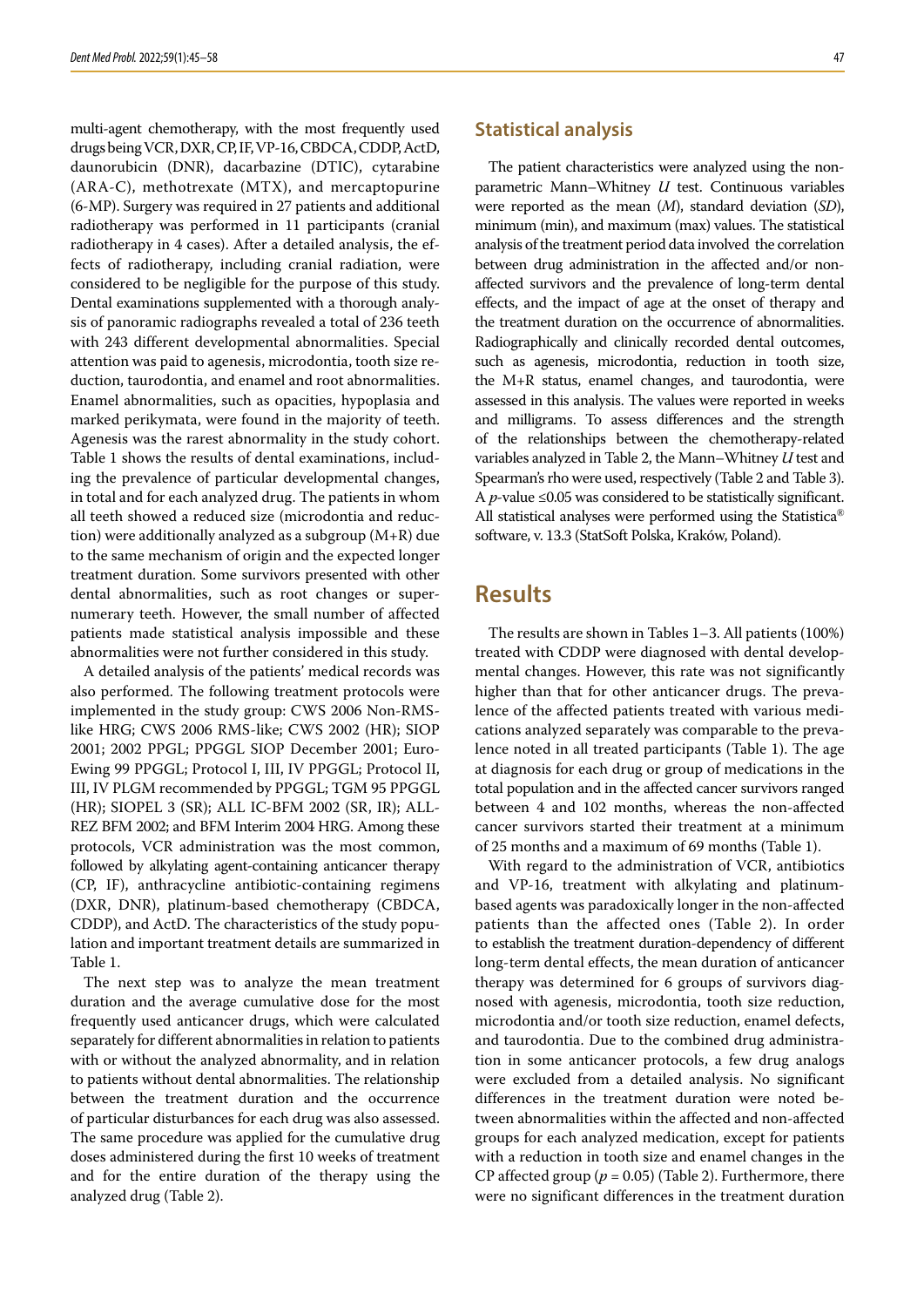| Table 1. Study group characteristics                                                                                                                                                                                                                                                                                                                                                                                                                                                                                                                                                    |                                       |                                    |                           |                    | Mean age at the treatment    |                              |                              | Mean duration of treatment                           |                                  |                               | Mean duration of treatment                      |                               |                                            |                                   |                                                   |                                                                 |                                                |                                    |                                                           |
|-----------------------------------------------------------------------------------------------------------------------------------------------------------------------------------------------------------------------------------------------------------------------------------------------------------------------------------------------------------------------------------------------------------------------------------------------------------------------------------------------------------------------------------------------------------------------------------------|---------------------------------------|------------------------------------|---------------------------|--------------------|------------------------------|------------------------------|------------------------------|------------------------------------------------------|----------------------------------|-------------------------------|-------------------------------------------------|-------------------------------|--------------------------------------------|-----------------------------------|---------------------------------------------------|-----------------------------------------------------------------|------------------------------------------------|------------------------------------|-----------------------------------------------------------|
| prevalence<br>of drugs<br>group<br>Drug/                                                                                                                                                                                                                                                                                                                                                                                                                                                                                                                                                |                                       | Number of patients                 |                           |                    | min-max<br>[months]<br>onset |                              |                              | with drug analyzed<br>nin-max<br>weeks<br>$M \pm SD$ |                                  |                               | with all medications<br>min–max<br>weeks<br>Q57 |                               |                                            |                                   |                                                   | Number of teeth affected                                        |                                                |                                    |                                                           |
| of patients<br>treated<br>[%]                                                                                                                                                                                                                                                                                                                                                                                                                                                                                                                                                           | n (%)<br>total                        | affected<br>n (%)<br>$n_A/1$       | affected<br>non-<br>n (%) | total              | affected                     | affected<br>non-             | total                        | affected                                             | affected<br>non-                 | total                         | affected                                        | affected<br>non-              | $n(n_A)$<br>total                          | agenesis<br>p-value<br>$n_A (%)$  | <b>nicrodontia</b><br><b>b-value</b><br>$n_A(96)$ | reduction<br>in tooth<br><b>b-value</b><br>$\overline{n_A}$ (%) | changes<br>p-value<br>ename<br>$n_{\rm A}$ (%) | aurodontia<br>p-value<br>$n_A(96)$ | changes<br><b>b-value</b><br>$n_{\mathsf{A}}$ (%)<br>root |
| (100.00)<br>Total                                                                                                                                                                                                                                                                                                                                                                                                                                                                                                                                                                       | (100.00)<br>37                        | (75.68)<br>87/1<br>28              | (24.32)<br>$\circ$        | 38.08<br>4-102     | $4 - 102$<br>35.07           | $25 - 69$<br>47.44           |                              | $\mathbf{I}$                                         |                                  | ±32.65<br>$5 - 122$<br>60.49  | $1 - 122$<br>±31.23<br>60.75                    | $5 - 118$<br>±38.81<br>59.67  | (243)<br>236                               | (8.23)<br>$\gtrsim$               | (12.35)<br>30                                     | (24.28)<br>59                                                   | (32.92)<br>80                                  | (11.11)<br>27                      | (11.11)<br>27                                             |
| (81.08)<br>VCR                                                                                                                                                                                                                                                                                                                                                                                                                                                                                                                                                                          | (100.00)<br>30                        | (73.33)<br>9.3/1<br>22             | (26.67)<br>$\infty$       | 36.40<br>$4 - 91$  | 32.45<br>$4 - 91$            | $25 - 69$<br>47.25           | ±20.06<br>38.10<br>$5 - 83$  | ±23.09<br>38.50<br>$6 - 83$                          | ±20.38<br>37.00<br>$5 - 63$      | ±32.80<br>$5 - 122$<br>64.77  | $1 - 122$<br>±30.10<br>66.27                    | ±41.38<br>$5 - 118$<br>60.63  | (205)<br>198                               | (8.78)<br>$\frac{8}{10}$          | (9.27)<br>$\overline{0}$                          | (25.85)                                                         | (32.68)<br>67                                  | (10.24)<br>$\gtrsim$               | (13.17)<br>27                                             |
| (35.14)<br>DXR                                                                                                                                                                                                                                                                                                                                                                                                                                                                                                                                                                          | (100.00)<br>$\widetilde{\phantom{m}}$ | (84.62)<br>8.4/1<br>$\equiv$       | (15.38)<br>$\sim$         | 29.85<br>4-72      | $27.73$<br>4-72              | $37 - 46$<br>41.50           | ±12.82<br>24.85<br>$1 - 47$  | ±13.19<br>27.55<br>$7 - 47$                          | ±12.73<br>10.00<br>$1 - 19$      | ±22.09<br>50.69<br>$5 - 88$   | ±18.95<br>$30 - 88$<br>54.36                    | ±36.06<br>30.50<br>$5 - 56$   | $\frac{88}{92}$                            | $0.0300*$<br>(17.39)<br>$\approx$ | (19.57)<br>$\frac{\infty}{\infty}$                | (14.13)<br>$\widetilde{\Box}$                                   | (32.61)<br>$\overline{30}$                     | (15.22)<br>$\overline{4}$          | $0.0060*$<br>(1.09)                                       |
| <b>DXR/DNR</b><br>(54.05)                                                                                                                                                                                                                                                                                                                                                                                                                                                                                                                                                               | (100.00)<br>20                        | (80.00)<br>8.0/1<br>$\frac{1}{2}$  | (20.00)<br>4              | 34.70<br>$4 - 91$  | 32.25<br>$4 - 91$            | $37 - 48$<br>44.50           | ±11.74<br>26.20<br>$1 - 47$  | ±10.85<br>27.31<br>$7 - 47$                          | ±15.86<br>21.75<br>$1 - 38$      | ±34.17<br>$5 - 122$<br>69.65  | $30 - 122$<br>±30.88<br>69.38                   | ±51.25<br>$5 - 118$<br>70.75  | $124$<br>(128)                             | $0.0400*$<br>(15.63)<br>$\infty$  | (14.84)<br>$\overline{0}$                         | (25.00)<br>32                                                   | (23.44)<br>30                                  | (12.50)<br>$\frac{\infty}{\infty}$ | (8.59)<br>$\equiv$                                        |
| (35.14)<br>$\partial$                                                                                                                                                                                                                                                                                                                                                                                                                                                                                                                                                                   | (100.00)<br>$\tilde{=}$               | (84.62)<br>9.8/1<br>$\equiv$       | (15.38)<br>$\sim$         | $34.85$<br>11-91   | $11 - 91$<br>32.55           | 47-48<br>47.50               | $20 - 40$<br>28.46<br>±6.02  | $20 - 40$<br>±6.43<br>28.91                          | 26.00<br>$\pm 1.00$<br>$25 - 27$ | ±32.46<br>$39 - 122$<br>81.08 | ±32.29<br>$39 - 122$<br>75.64                   | $04 - 118$<br>111.00<br>±9.90 | $\begin{array}{c} 103 \\ 0.08 \end{array}$ | (7.41)<br>$\infty$                | (19.44)<br>$\overline{2}1$                        | (25.93)<br>$^{28}$                                              | (29.63)<br>32                                  | (8.33)<br>Ò                        | (9.26)<br>$\supseteq$                                     |
| (21.62)<br>느                                                                                                                                                                                                                                                                                                                                                                                                                                                                                                                                                                            | (100.00)<br>$\infty$                  | (87.50)<br>8.9/1<br>$\overline{a}$ | (12.50)                   | 38.00<br>$4 - 88$  | 38.14<br>$4 - 88$            | $37 - 37$<br>37.00           | ±14.01<br>23.88<br>4-49      | ±10.44<br>20.29<br>$4 - 32$                          | 49-49<br>49.00<br>$000 \pm$      | ±25.84<br>$17 - 88$<br>59.38  | $17 - 88$<br>±27.87<br>59.86                    | 56-56<br>56.00<br>±0.00       | (62)<br>$\odot$                            | (14.52)<br>$\circ$                | (9.68)<br>6                                       | (19.35)<br>$\supseteq$                                          | $0.0200*$<br>(17.74)<br>$\equiv$               | (11.29)<br>$\overline{ }$          | $0.0020*$<br>(27.42)<br>$\overline{1}$                    |
| (56.76)<br>CP/IF                                                                                                                                                                                                                                                                                                                                                                                                                                                                                                                                                                        | (100.00)<br>$\overline{z}$            | (85.71)<br>9.4/1<br>$\frac{8}{1}$  | (14.29)<br>$\sim$         | 36.05<br>$4 - 91$  | 34.72<br>$4 - 91$            | $37 - 48$<br>44.00           | 26.71<br>4-49<br>±9.87       | 25.56<br>±9.16<br>$4 - 40$                           | ±13.32<br>$25 - 49$<br>33.67     | ±31.34<br>$17 - 122$<br>72.81 | ±30.83<br>$17 - 122$<br>69.50                   | 56-118<br>±32.52<br>92.67     | $162$<br>(170)                             | (10.00)<br>$\Box$                 | (15.88)<br>$\geq$                                 | (23.53)<br>$\sqrt{4}$                                           | (25.29)<br>$\ddot{4}$                          | (9.41)<br>$\frac{\infty}{\infty}$  | (15.88)<br>27                                             |
| (37.84)<br>$VP-16$                                                                                                                                                                                                                                                                                                                                                                                                                                                                                                                                                                      | (100.00)<br>$\overline{4}$            | (85.71)<br>8.6/1<br>$\overline{a}$ | (14.29)<br>$\sim$         | $4 - 102$<br>30.31 | $4 - 102$<br>34.42           | $37 - 46$<br>41.50           | ±12.00<br>$1 - 39$<br>21.71  | ±1.88<br>23.33<br>$1 - 39$                           | 12.00<br>0667<br>$5 - 19$        | ±24.54<br>52.36<br>5-82       | ±22.18<br>$17 - 82$<br>56.00                    | ±36.06<br>30.50<br>$5 - 56$   | $\frac{100}{(103)}$                        | $\frac{8}{(7.77)}$                | 0.0200*<br>(22.33)<br>23                          | (16.50)<br>$\overline{17}$                                      | (28.16)<br>29                                  | (9.71)<br>$\supseteq$              | (15.53)<br>$\frac{6}{1}$                                  |
| CBDCA<br>(35.14)                                                                                                                                                                                                                                                                                                                                                                                                                                                                                                                                                                        | (100.00)<br>$\tilde{=}$               | (76.92)<br>5.3/1<br>$\supseteq$    | (23.08)<br>$\infty$       | 32.62<br>4-69      | 24.90<br>4-55                | $46 - 69$<br>58.33           | ±20.82<br>37.38<br>$1-87$    | ±23.47<br>35.50<br>$1 - 87$                          | $36 - 49$<br>$-6.81$<br>43.67    | ±18.53<br>$30 - 92$<br>55.08  | ±17.08<br>$30 - 83$<br>52.50                    | ±24.54<br>49-92<br>63.67      | 53)                                        | (15.09)<br>$\infty$               | 0.0020*<br>(30.19)<br>$\frac{8}{1}$               | (30.19)<br>$\frac{6}{1}$                                        | $0.0001*$<br>(5.66)<br>$\infty$                | (18.87)<br>$\supseteq$             | 0.0200*<br>(0.00)<br>$\circ$                              |
| (18.92)<br>CDDP                                                                                                                                                                                                                                                                                                                                                                                                                                                                                                                                                                         | (100.00)                              | (100.00)<br>10.9/1                 | (0.00)<br>$\circ$         | $11 - 95$<br>45    | $11 - 95$<br>45              | $\overline{\phantom{a}}$     | ±19.32<br>$14 - 69$<br>34.29 | ±19.32<br>$14 - 69$<br>34.29                         | $\mathsf I$                      | ±30.51<br>$14 - 80$<br>49.00  | ±30.51<br>$14 - 80$<br>49.00                    | $\mathsf I$                   | 77                                         | $0.0200*$<br>(0.00)<br>$\circ$    | (15.79)<br>$\supseteq$                            | (14.47)                                                         | (38.16)<br>29                                  | (10.53)<br>$\infty$                | $0.0200*$<br>(21.05)<br>$\frac{1}{2}$                     |
| CBDCA<br>(54.05)<br>CDDP                                                                                                                                                                                                                                                                                                                                                                                                                                                                                                                                                                | (100.00)<br>$\approx$                 | (85.00)<br>7.6/1<br>$\overline{1}$ | (15.00)<br>3              | 36.95              | 33.18                        | 46-69<br>58.33               | ±19.85<br>36.30<br>$1 - 87$  | ±21.22<br>35.00<br>$1 - 87$                          | $36 - 49$<br>±6.81<br>43.67      | ±22.79<br>$14 - 92$<br>52.95  | ±22.72<br>$14 - 83$<br>51.06                    | ±24.54<br>49-92<br>63.67      | $124$<br>(129)                             | 6.20                              | 0.0100*<br>(21.71)<br>28                          | (20.93)<br>27                                                   | (24.81)<br>32                                  | (13.95)<br>$\approx$               | (12.40)<br>$\frac{1}{2}$                                  |
| (32.43)<br><b>ActD</b>                                                                                                                                                                                                                                                                                                                                                                                                                                                                                                                                                                  | (100.00)<br>$\overline{C}$            | (83.33)<br>10.5/1<br>$\supseteq$   | (16.67)<br>$\sim$         | 27.33              | 26.6<br>9-55                 | $25 - 37$<br>$\overline{31}$ | ±13.73<br>18.25<br>$3 - 43$  | ±14.68<br>18.50<br>$3 - 43$                          | ±11.31<br>17.00<br>$9 - 25$      | ±21.17<br>$11 - 88$<br>43.08  | ±20.27<br>$11 - 88$<br>45.00                    | ±31.82<br>$11 - 56$<br>33.50  | (105)                                      | (13.33)<br>$\overline{4}$         | (10.48)                                           | $(12.38)$<br>$0.010*$<br>$\frac{13}{2}$                         | (51.43)<br>$0.001*$<br>54                      | (11.43)<br>$\supseteq$             | $0.002*$<br>(0.95)<br>$\overline{\phantom{0}}$            |
| n – number of patients/number of teeth affected; n <sub>a</sub> – number of abnormalities (e.g., 2 abnormalities in 1 tooth); n <sub>a</sub> /1 – number of abnormalities per 1 affected patient; min – minimum; max – maximum; // – mean;<br>SD – standard deviation; VCR – vincristine; DXR – doxorubicin; DNR – daunorubicin; CP – cyclophospharnide; IF – ifosfamide; VP-16 – etoposide; CBDCA – carboplatin; CDP – cisplatin; ActD – actinomycin-D;<br>$^*$ statistically significant difference between the drug group and the total group ( $\rho$ ≤ 0.05; Mann–Whitney U test). |                                       |                                    |                           |                    |                              |                              |                              |                                                      |                                  |                               |                                                 |                               |                                            |                                   |                                                   |                                                                 |                                                |                                    |                                                           |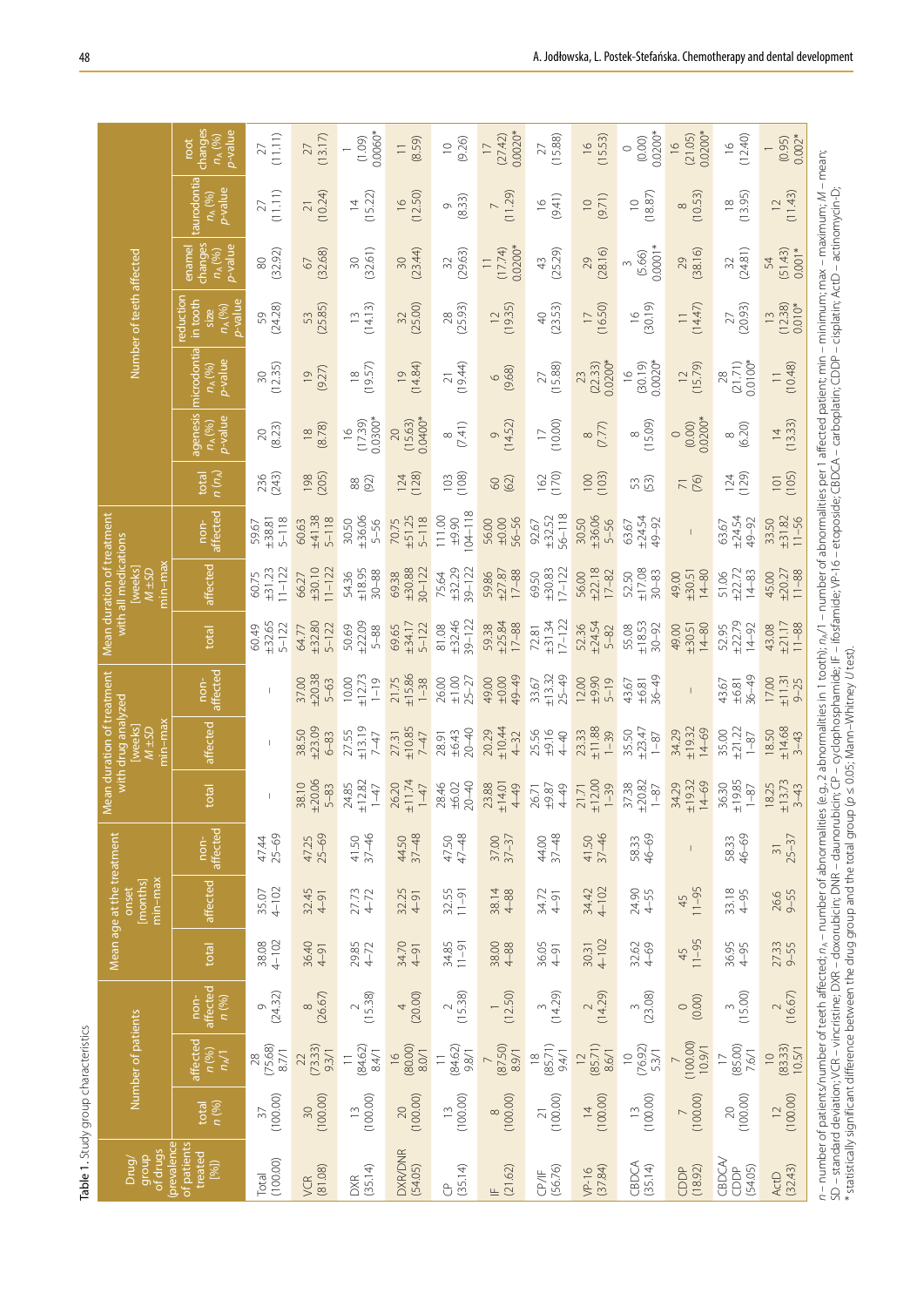between the affected and non-affected patients within most groups of dental abnormalities for each drug, except for microdontia in the DXR group ( $p = 0.04$ ) and a reduction in tooth size in the CP group  $(p = 0.03)$  (Table 2). However, CP therapy in the participants with a reduced crown size was paradoxically longer in the non-affected group, with a similar anomaly appearing in many groups of abnormalities regardless of the drug administered (Table 2). For the mean treatment duration, no significant correlations were observed in the VCR group. Strong significant positive correlations in the affected group were observed between microdontia and  $M+R$  in CP recipients ( $p = 0.01$ ), M+R and the total group receiving VP-16  $(p = 0.01)$ , and taurodontia and the total group receiving CDDP ( $p = 0.01$ ). Among the non-affected patients with a particular abnormality, the following strong significant positive correlations were noted: agenesis vs. reduction in tooth size in DXR recipients ( $p = 0.0003$ ); agenesis vs. taurodontia in the CP group ( $p = 0.0005$ ); agenesis vs. enamel changes in the IF and CBDCA groups (*p* = 0.004 and  $p = 0.0003$ , respectively); and M+R vs. agenesis ( $p = 0.03$ ) and enamel changes  $(p = 0.03)$  in patients receiving CBDCA. A strong significant positive correlation was also established between the affected and non-affected patients with a particular abnormality within the DXR group in terms of reduction in tooth size (*p* = 0.05). Strong significant negative correlations were established only within the ActD group between the affected and nonaffected patients in terms of reduction in tooth size and taurodontia ( $p = 0.05$  and  $p = 0.05$ , respectively). Some groups of patients with disturbed odontogenesis were too small to analyze the relationships (Table 3).

To test the hypothesis that the observed shorter treatment intervals in the first 10 weeks would result in a higher cumulative treatment dose than in the remaining longer period of therapy, a separate calculation was performed for the initial 10 weeks and for the total duration of therapy. There were no statistically significant differences between patients with different disturbances in most specific drug groups when analyzing the treatment duration and the drug doses, except for VCR patients with agenesis and microdontia in the first 10 weeks of therapy. Moreover, a pattern was frequently observed such that the mean treatment dose in the affected group was lower than in the non-affected group, although no statistically significant differences were noted, except for the following groups: VCR (the first 10 weeks of therapy) presenting with microdontia  $(p = 0.01)$ ; IF exhibiting M+R (both the initial 10 weeks and the total duration of therapy)  $(p = 0.02$  in both cases); and the CBDCA total group (both the initial 10 weeks and the total duration of therapy) ( $p = 0.03$  and  $p = 0.05$ , respectively). In all of the above examples, the mean cumulative treatment dose was significantly higher in the groups non-affected with the analyzed abnormalities (Table 2). Due to the lack of differences in the treatment duration and dose,

only the correlations between the survivors with different abnormalities, and between the survivors affected and nonaffected with a particular abnormality could be established. Strong significant correlations are listed in Table 3.

### **Discussion**

The toxic effects of chemotherapy on odontogenesis have been well documented in animal models.<sup>9,23,24</sup> Cell susceptibility to toxic factors varies depending on the developmental stage during the course of treatment, and is related to different side effects, from the death of immature precursors, through transient development cessation, to the disturbed metabolic function of fully formed elements. Phenotypically, the toxic effects of chemotherapy can be observed as the lack of or reduced germs, abnormal tissue structure, or shorter dental roots.19,25–28

Clinical risk factors, such as age at diagnosis, the stage of dental development at the onset of treatment and the type of therapy, are still areas of active research.<sup>10,14,20,25</sup> A young age at diagnosis is hypothesized to be the most important risk factor. It is widely documented that the earlier anticancer therapy is started, the higher probability of dental abnormalities. The most affected patients have been reported to be treated before 3–5 years of age and they tended to show the most severe abnormalities, such as agenesis and microdontia.<sup>3,7,11,14-19</sup> In our study, only one survivor started treatment before 3 years of age, and presented with no abnormalities and a relatively short therapy duration. This patient received 8 courses of VCR and 3 cycles of ActD during 11 weeks of chemotherapy. However, as shown in an earlier study, agenesis and a reduction in crown size were also diagnosed in patients not treated at a very young age.<sup>25</sup> If therapy overlaps with the early odontogenesis of third molars, which develop at a later age, agenesis or microdontia may also occur.<sup>25</sup> Some investigators reported no significant relationship between tooth impairment and age at the onset of therapy, although some noticed an association between early exposure to chemotherapy and agenesis or microdontia.<sup>7,11,17</sup> Proc et al. reported that microdontia was observed in patients who started therapy before 42 months of age; patients treated between 43 and 61 months of age had no abnormalities, and patients aged >61 months presented with disturbed third molars. $11$  In our study, the use of drug-dependent group division randomly created various age groups of patients. Agenesis was most commonly diagnosed (more often than the average prevalence of 8.23%) in younger affected patients, aged between 24.90 and 38.14 months at the onset of anticancer treatment. Combined M+R was more common (vs. the average prevalence of 36.63%) when therapy was administered to patients aged between 24.90 and 34.72 months. A higher than average (11.11%) prevalence of root disturbances was observed in the older group of patients who started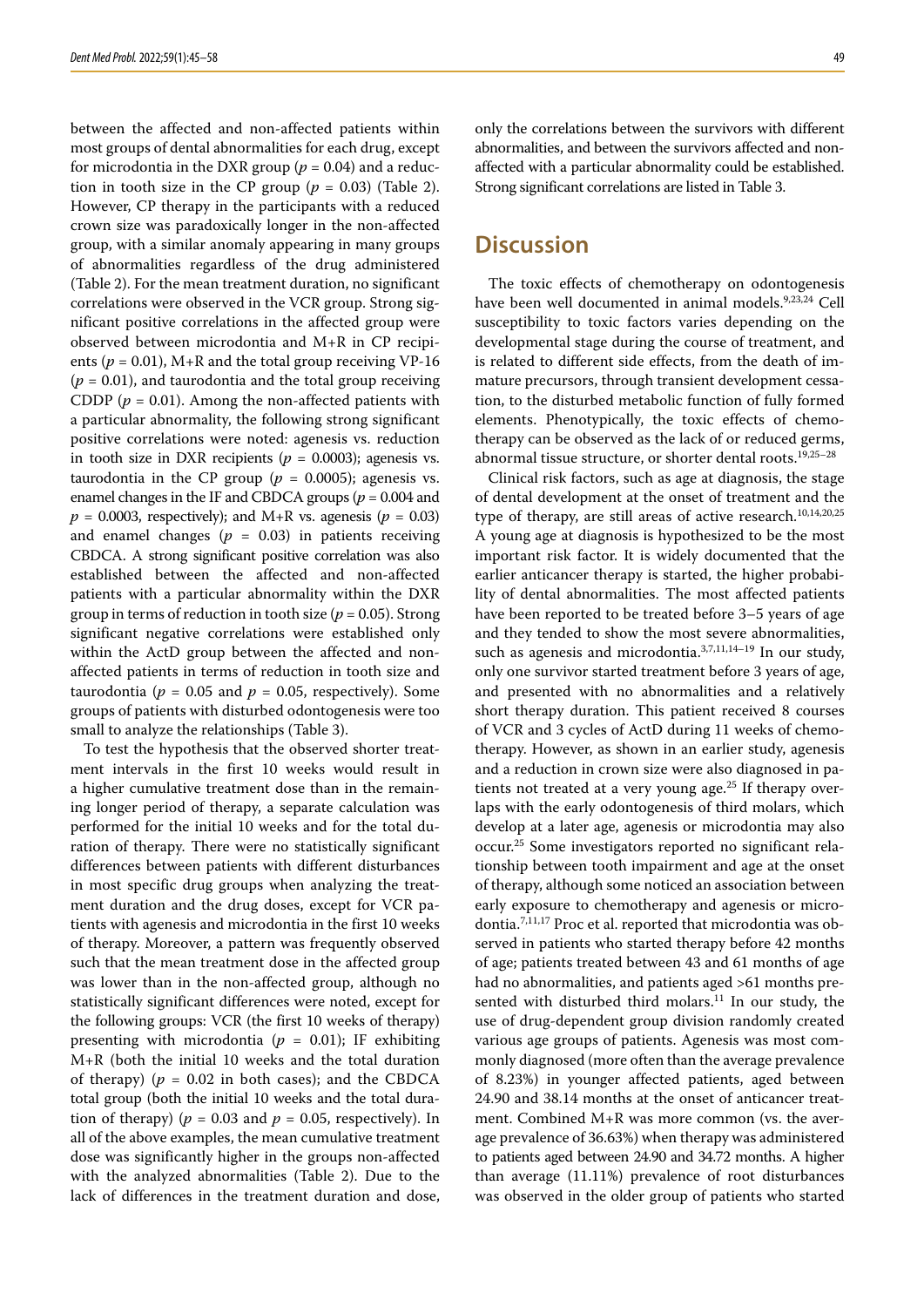| Ì<br>١                    |
|---------------------------|
| 5                         |
| i<br>j                    |
| ì<br>١                    |
|                           |
| į<br>į<br>I               |
|                           |
| Ī<br>I                    |
| ¢<br>ī                    |
| j                         |
| Ī<br>į<br>Ó<br>τ          |
| J<br>¢<br>1               |
|                           |
| Ì<br>١<br>î               |
| ׇ֓֕֡                      |
| <b>Carlos</b><br>1<br>j   |
| j<br>j                    |
| י<br>ו<br>į               |
| j                         |
|                           |
| 5<br>ī                    |
| ś<br>ć                    |
| ï                         |
| ì<br>у                    |
| ł<br>1<br>5               |
| ī                         |
| 5<br>ł                    |
| í<br>j                    |
| j                         |
| ¢<br>١                    |
| 'n<br>5                   |
| i                         |
| i                         |
|                           |
| ă                         |
| J                         |
| ξ                         |
| ₹<br>Š<br>l               |
| İ<br>1                    |
|                           |
| i                         |
| ï                         |
| í                         |
|                           |
| į                         |
| ļ                         |
|                           |
| j<br>j<br>¢               |
|                           |
|                           |
|                           |
|                           |
| ł<br>î                    |
| j                         |
| j                         |
| j                         |
| $\mathbf{I}$              |
| i<br>J                    |
| j                         |
| 5<br>Ó                    |
| į<br>ļ                    |
|                           |
|                           |
| Š                         |
| ì<br>١                    |
| ز<br>ł<br>1               |
| t<br>¢<br>Ì               |
| )                         |
| į<br>ī<br>Ī               |
| I                         |
| ł<br>١                    |
| $\ddot{\phantom{0}}$<br>1 |
| $\frac{1}{2}$             |
| ł<br>ţ                    |
|                           |
| Î<br>j                    |
| i<br>ł<br>1               |
|                           |
| リリリ<br>i<br>j<br>۱        |
|                           |
| Ī                         |
| $\frac{1}{\epsilon}$      |
|                           |
|                           |
| aroup:                    |
| l<br>֦֦֖֖֚֚֡֡֡֬֝֬         |
|                           |
|                           |
|                           |
| i<br>j                    |
|                           |
|                           |
| j                         |
| i<br>i                    |
|                           |
| ï                         |
|                           |
| Ó                         |
| I                         |
|                           |
|                           |
| I                         |

| Table 2. Characteristics of the groups affected and non-affected with particular abnormalities in terms of treatment duration and dose administered for each analyzed drug |                                          |                             |                                   |                                                  |                                          |                                          |                                                             |                                            |                                                          |                                               |                            |                                                    |                                                                      |                             |                                         |                                          |                                          |                                                     |                                                    |                                           |                                                     |
|----------------------------------------------------------------------------------------------------------------------------------------------------------------------------|------------------------------------------|-----------------------------|-----------------------------------|--------------------------------------------------|------------------------------------------|------------------------------------------|-------------------------------------------------------------|--------------------------------------------|----------------------------------------------------------|-----------------------------------------------|----------------------------|----------------------------------------------------|----------------------------------------------------------------------|-----------------------------|-----------------------------------------|------------------------------------------|------------------------------------------|-----------------------------------------------------|----------------------------------------------------|-------------------------------------------|-----------------------------------------------------|
|                                                                                                                                                                            |                                          |                             |                                   | Mean treatment duration<br>[weeks]<br>$M \pm SD$ |                                          |                                          |                                                             |                                            |                                                          |                                               | Libury<br>Visit M          | Mean cumulative drug dose 0-10 weeks               |                                                                      |                             |                                         |                                          |                                          | DG <sub>T</sub> W<br>W+SD                           | Mean cumulative drug dose 0-90 weeks               |                                           |                                                     |
| administered<br>analyzed)<br>dhoub)<br>Drug                                                                                                                                | total                                    | sizenege                    | microdontia                       | in tooth size<br>reduction                       | $M+R$                                    | enamel changes                           | taurodontia                                                 | lstot                                      | sizements                                                | microdontia                                   | in tooth size<br>reduction | $M+R$                                              | enamel changes                                                       | taurodontia                 | letot                                   | adeuesis                                 | microdontia                              | in tooth size<br>reduction                          | $H+M$                                              | enamel changes                            | taurodontia                                         |
| (affected)<br>VCR                                                                                                                                                          | 23.09<br>38.50<br>$+$                    | 25.20<br>9.96<br>$\pm$      | 39.50<br>23.63<br>$+$             | 21.55<br>39.93<br>$+$                            | 41.18<br>22.95<br>$\qquad \qquad + \mid$ | 21.34<br>28.20<br>$+$                    | $46.00$<br>$+$<br>22.95                                     | $5.28 +$<br>2.41                           | $5.90$<br>$2.06^d$                                       | $3.71$<br>$\pm 0.09$ <sup>de</sup>            | 2.50<br>5.09<br>$\bf +$    | 2.48<br>4.85<br>$^{\rm +}$                         | 2.68<br>$\frac{9}{4}$ +                                              | $4.72$<br>$+ 2.72$          | 8.24<br>12.47<br>$\qquad \qquad + \mid$ | 3.64<br>$-656$                           | 10.29<br>10.87<br>$\qquad \qquad + \mid$ | 10.92<br>5.19<br>$\overline{+}$                     | 7.76<br>11.81<br>$\left. +\right\vert$             | 1.55<br>$\frac{1}{2}$ +                   | $12.32 +$<br>9.01                                   |
| (non-affected)<br>yCR                                                                                                                                                      | 37.00<br>20.38                           | 40.68<br>23.02<br>$\bf +$   | 37.59<br>22.02<br>$+$             | 36.50<br>23.07<br>$\qquad \qquad +$              | 34.08<br>21.05<br>$\bf +$                | 40.08<br>22.08<br>$+$                    | $34.71$<br>$\pm$ 21.33                                      | 6.55<br>3.65<br>$\bf +$                    | 5.56<br>2.94                                             | $rac{1}{2.78}$<br>6.40                        | 3.02<br>6.07<br>$\bf +$    | 2.94<br>6.61<br>$\bf +$                            | 2.86<br>$5.70 +$                                                     | 2.79<br>6.00<br>$\bf +$     | 7.87<br>12.81<br>$\pm\vert$             | 13.16<br>8.54                            | 13.17<br>7.19<br>$\bf +$                 | 13.99<br>9.79<br>$\qquad \qquad + \mid$             | 13.54<br>8.53<br>$\bf +$                           | 13.58<br>8.40<br>$^{\rm +}$               | 12.66<br>7.77<br>$\qquad \qquad +$                  |
| (tota)<br>VCR                                                                                                                                                              |                                          |                             |                                   | $38.10 + 20.06$                                  |                                          |                                          |                                                             |                                            |                                                          |                                               | $5.60 \pm 2.76$            |                                                    |                                                                      |                             |                                         |                                          |                                          | $12.56 \pm 7.89$                                    |                                                    |                                           |                                                     |
| (affected)<br>DXR                                                                                                                                                          | 13.19<br>27.55<br>$+$                    | 11.26<br>27.60<br>$+$       | 34.80<br>8.56ª                    | 20.75<br>6.08<br>$+$                             | 29.29<br>11.73<br>$+$                    | 17.10<br>35.67<br>$+$                    | $26.40$<br>$+$<br>12.03                                     | 48.12<br>71.32                             | 50.86<br>68.94<br>$+$                                    | 34.16<br>45.97<br>$\bf +$                     | 52.12<br>79.92<br>$+$      | 46.69<br>65.41<br>$+$                              | 104.07<br>74.42<br>$+$                                               | 38.15<br>44.51<br>$+$       | 153.28<br>68.04<br>$+$                  | 155.48<br>68.51<br>$+$                   | 159.64<br>54.34<br>$+$                   | 153.08<br>66.44<br>$+$                              | 157.46<br>50.16<br>$\overline{+}$                  | 194.8<br>66.34<br>$+$                     | $\begin{array}{c} 113.52 \\ + \end{array}$<br>71.30 |
| (non-affected)<br>DXR                                                                                                                                                      | 10.00<br>12.73<br>$\qquad \qquad + \mid$ | 16.28<br>23.13<br>$+$       | 13.76ª<br>18.63<br>$+$            | 16.64<br>26.67                                   | 16.12<br>19.67<br>$\bf +$                | 21.60<br>12.39<br>$+$                    | 24.25<br>$+ 5.73$                                           | 69.20<br>$+87$                             | 72.28<br>$\begin{array}{c}\n+1.50 \\ +7.50\n\end{array}$ | 86.64<br>$rac{48.44}{4}$                      | 67.03<br>$+886$            | $\begin{array}{c} + \\ 50.25 \end{array}$<br>77.52 | $+34.70$<br>61.08                                                    | $\frac{1}{45.76}$<br>87.55  | 123.20<br>$\frac{131.24}{ }$            | 144.39<br>80.98<br>$\left. +\right\vert$ | 141.79<br>86.40<br>$\ddot{+}$            | 146.69<br>$\begin{array}{c} + \\ 80.39 \end{array}$ | 138.38<br>98.77<br>$\qquad \qquad + \mid$          | 72.99<br>134.81<br>$\qquad \qquad + \mid$ | 70.40<br>170.61<br>$+$                              |
| (total)<br><b>DXR</b>                                                                                                                                                      |                                          |                             |                                   | $24.85 \pm 12.82$                                |                                          |                                          |                                                             |                                            |                                                          |                                               | $71.00 \pm 46.7$           |                                                    |                                                                      |                             |                                         |                                          |                                          | $148.65 \pm 73.62$                                  |                                                    |                                           |                                                     |
| (affected)<br>$\overline{C}$                                                                                                                                               | 28.91<br>6.43<br>$+$                     | 30.00<br>7.94               | 31.17<br>5.19                     | $5.22^{bc}$<br>25.29                             | 27.80<br>5.96<br>$+$                     | 35.00<br>4.36<br>$+1$                    | 29.25<br>$6.18$<br>$+$                                      | 500.29<br>885.85<br>$\qquad \qquad + \mid$ | 225.17<br>940.00<br>$\bf +$                              | 650.40<br>361.21                              | 339.12<br>850.00<br>$+1$   | 346.89<br>775.24                                   | 885.80<br>995.61<br>$\qquad \qquad +$                                | 343.59<br>520.60            | 1286.68<br>2719.21                      | 1530.88<br>3300.00                       | 1251.62<br>2741.47                       | 2207.14<br>626.78                                   | 2484.88<br>1080.91                                 | 3070.43<br>1891.51                        | 2012.20<br>735.66                                   |
| (non-affected)<br>$\bigodot$                                                                                                                                               | 26.00<br>1.00<br>$+$                     | 28.00<br>6.11<br>$\bf +$    | 26.14<br>6.52<br>$\boldsymbol{+}$ | 5.56 <sup>b</sup><br>32.17<br>$+$                | 30.67<br>8.14<br>$\bf +$                 | 26.50<br>5.44<br>$\pm$                   | 28.11<br>$+ 69$                                             | 375.00<br>530.33<br>$\qquad \qquad +$      | $+83.43$<br>770.74                                       | 946.43<br>$\frac{1}{618.54}$                  | 709.44<br>762.90<br>$+$    | 1023.78<br>925.00<br>$+$                           | 787.00<br>369.08<br>$+$                                              | 546.99<br>938.33<br>$\pm\,$ | 2200.00<br>141.42<br>$\pm$              | 2441.13<br>1087.41<br>$+$                | 2551.79<br>1230.35<br>$\pm\,$            | 3143.55<br>1538.93<br>$\pm\,$                       | 1655.69<br>3154.17                                 | 2510.00<br>1008.37                        | 2918.06<br>1281.39                                  |
| (tota)<br>$\overline{C}$                                                                                                                                                   |                                          |                             |                                   | 28.46 ±6.02                                      |                                          |                                          |                                                             |                                            |                                                          |                                               | 809.8 ±518.89              |                                                    |                                                                      |                             |                                         |                                          |                                          | $2639.33 \pm 1191.34$                               |                                                    |                                           |                                                     |
| (affected)<br>$\equiv$                                                                                                                                                     | 20.29<br>10.44<br>$\qquad \qquad + \mid$ | 26.00<br>141                | 14.05<br>17.33                    | 28.33<br>3.51<br>$\bf +$                         | 11.18<br>21.00<br>$\overline{+}$         | 25.00<br>0.00<br>$+$                     | 9.33<br>$\begin{array}{c}\n+37 \\ \hline\n137\n\end{array}$ | 10.89<br>$+1,86$                           | $6.40$<br>$+ 1.70$                                       | $\stackrel{\frown}{\phantom{}_{1.1}}$<br>7.75 | $7.85$<br>+ 0.00           | $7.56$<br>$+ 0.82$ <sup>1</sup>                    | $_{+0.00}^{\, +0.00}$<br>7.20                                        | $+ 0.06$<br>14.92           | 12.20<br>22.83<br>$\overline{+}$        | 34.20<br>$+ 2.73$                        | $+59$<br>14.91                           | 23.35<br>$+4.85$                                    | 17.56<br>$+5.5$                                    | 25.20<br>0.00<br>$\ddot{}$                | $22.08$<br>$+ 0.12$                                 |
| (non-affected)<br>$\sqsubseteq$                                                                                                                                            | 49.00<br>0.00<br>$+$                     | $^{+6.50}_{-6.50}$<br>23.17 | 27.80<br>13.92                    | 21.20<br>17.71<br>$\boldsymbol{+}\boldsymbol{ }$ | $+9.55$<br>28.67                         | 15.13<br>23.71<br>$\qquad \qquad + \mid$ | 26.60<br>$+5.95$                                            | 16.20<br>$_{+1.5}^{\ }$ 80 $\,$            | 12.60<br>$+8.67$                                         | 13.83<br>$+\frac{3}{2}$                       | 13.77<br>$+1\frac{6}{9}$   | $18.20$<br>$\pm .5$                                | 12.17<br>$_{+\mathrm{I}}^{\mathrm{+}}\mathrm{_{\odot}^{\mathrm{O}}}$ | $+86$<br>9.53               | 45.00<br>$_{+}^{\ }$ 8.                 | $+1\frac{89}{2}$<br>22.73                | $+1.74$<br>32.01                         | 26.95<br>$^{+0.00}$                                 | 39.00<br>$\begin{array}{c} +\\ 8.88\\ \end{array}$ | 25.65<br>14.85<br>$+$                     | $27.71$<br>$+$<br>$16.27$                           |
| [For the image]                                                                                                                                                            |                                          |                             |                                   | $23.88 \pm 14.01$                                |                                          |                                          |                                                             |                                            |                                                          |                                               | $11.55 \pm 7.61$           |                                                    |                                                                      |                             |                                         |                                          |                                          | $25.60 \pm 13.75$                                   |                                                    |                                           |                                                     |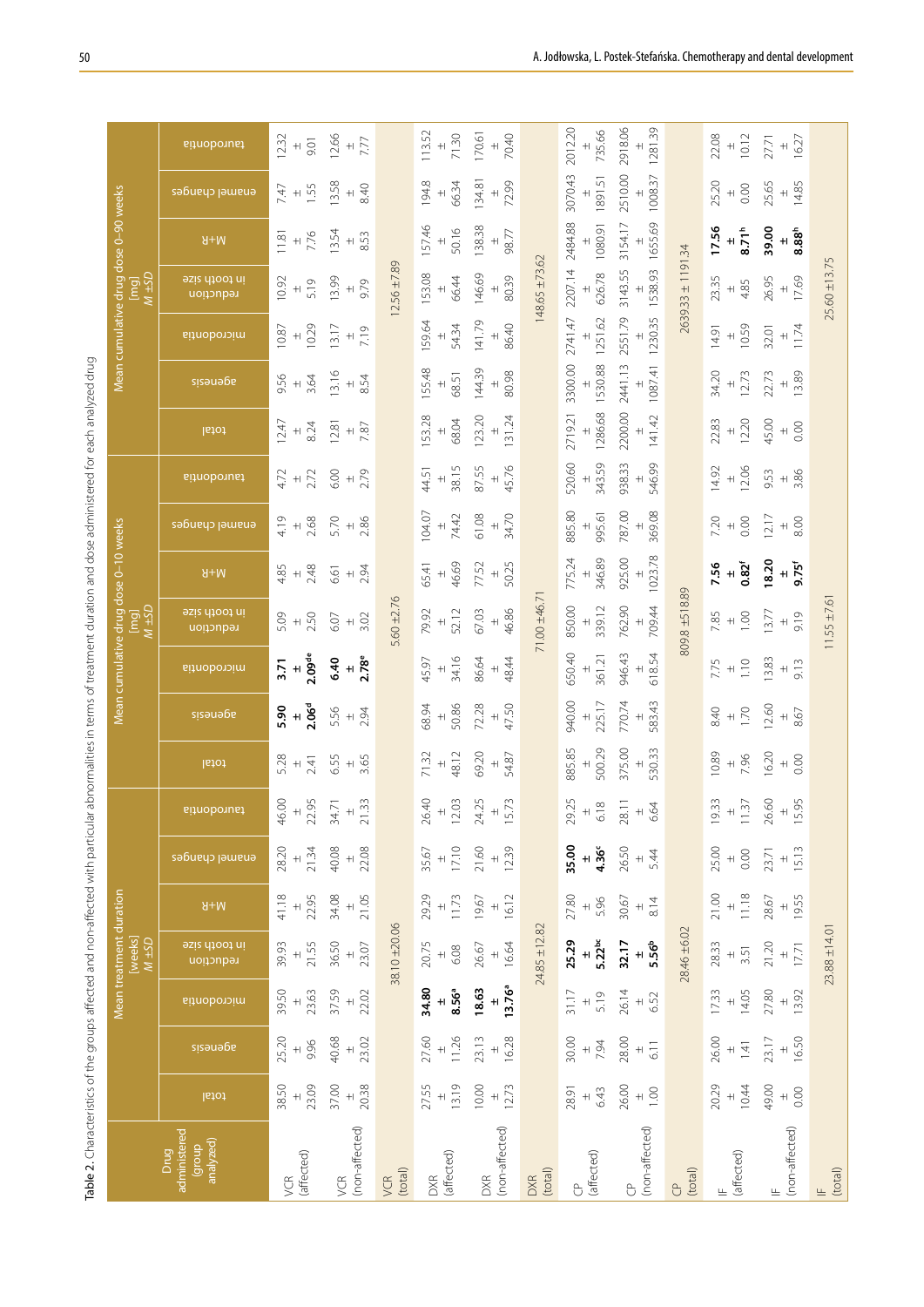|                                             |                              |                             |                                  | Mean treatment duration<br>[weeks]<br>$\overline{M \pm SD}$ |                                          |                              |                             |                         |                                             |                         | $M \pm SD$<br>$\overline{p}$      | Mean cumulative drug dose 0-10 weeks |                               |                                             |                                |                         |                    | $M \pm SD$<br>ia<br>E              | Mean cumulative drug dose 0-90 weeks |                            |                         |
|---------------------------------------------|------------------------------|-----------------------------|----------------------------------|-------------------------------------------------------------|------------------------------------------|------------------------------|-----------------------------|-------------------------|---------------------------------------------|-------------------------|-----------------------------------|--------------------------------------|-------------------------------|---------------------------------------------|--------------------------------|-------------------------|--------------------|------------------------------------|--------------------------------------|----------------------------|-------------------------|
| administered<br>analyzed)<br>dhoub)<br>Drug | total                        | sizeuege                    | microdontia                      | in toofh size<br>reduction                                  | $W+R$                                    | enamel changes               | taurodontia                 | total                   | zizenega                                    | microdontia             | in tooth size<br>reduction        | $W+R$                                | enanel changes                | taurodontia                                 | letot                          | sizeuege                | microdontia        | in tooth size<br>reduction         | $W+R$                                | enanel changes             | taurodontia             |
| (affected)<br>$VP-16$                       | 11.88<br>23.33<br>$+$        | 18.19<br>22.00<br>$+$       | 26.00<br>9.74<br>$+$             | 24.83<br>9.50<br>$+$                                        | 24.10<br>9.62<br>$\ddot{}$               | 32.00<br>11.27<br>$+$        | 28.25<br>9.74<br>$+$        | 261.25<br>285.57<br>$+$ | 210.00<br>187.35<br>$+1$                    | 315.56<br>330.00<br>$+$ | 180.00<br>173.12<br>$+$           | 301.19<br>277.50<br>$\ddot{}$        | 226.50<br>240.00<br>$\ddot{}$ | 179.37<br>232.50<br>$+$                     | 1121.88<br>731.84              | 1380.00<br>923.69       | 1193.44<br>505.69  | 785.00<br>338.97<br>$+$            | 1040.25<br>553.17<br>$\ddot{}$       | 1660.00<br>905.15<br>$+$   | 268.14<br>864.38        |
| (non-affected)<br>$VP-16$                   | 12.00<br>9.90<br>$\ddot{+}$  | 10.99<br>21.64<br>$+$       | 13.15<br>16.00<br>$+$            | 19.38<br>13.72<br>$\! +$                                    | 16.72<br>15.75<br>$+$                    | 18.91<br>11.01<br>$+$        | 19.10<br>12.23<br>$+$       | 817.50<br>10.61<br>$+$  | 376.36<br>359.47<br>$\ddot{+}$              | 355.00<br>381.68<br>$+$ | 461.25<br>379.20<br>$+$           | 498.75<br>396.37<br>$+$              | 368.18<br>358.65<br>$\pm$     | 384.00<br>374.98<br>$+$                     | 1222.50<br>562.15<br>$\ddot{}$ | 1069.77<br>655.11       | 1060.00<br>935.29  | 1399.69<br>788.76                  | 1376.25<br>1024.43                   | 594.89<br>993.41           | 1245.00<br>788.48       |
| $VP-16$<br>(total)                          |                              |                             |                                  | $21.71 \pm 12.00$                                           |                                          |                              |                             |                         |                                             |                         | 340.71 ±331.38                    |                                      |                               |                                             |                                |                         |                    | 1136.25 ±691.98                    |                                      |                            |                         |
| (affected)<br>CBDCA                         | 35.50<br>23.47<br>$+$        | 21.33<br>17.62<br>$+$       | 34.00<br>9.90<br>$\ddot{+}$      | 42.33<br>26.27<br>$+$                                       | 39.63<br>22.77<br>$+$                    | 37.00<br>0.00<br>$+$         | 48.50<br>27.97<br>$+$       | 528.489<br>444.60       | 207.85<br>240.00                            | 333.20<br>433.63<br>$+$ | 621.00<br>614.62                  | 566.36<br>510.75                     |                               | 671.10<br>684.00                            | 2532.10 1800.00<br>1783.00     | 1298.00                 | 2137.20<br>1202.58 | 2111.01<br>2720.17                 | 2670.13<br>1796.87                   | 3600.00<br>0.00            | 2827.75<br>2292.78      |
| (non-affected)<br>CBDCA                     | 43.67<br>6.81<br>$+$         | 42.20<br>19.94<br>$+$       | 39.50<br>25.96<br>$\ddot{+}$     | 33.14<br>15.70<br>$+$                                       | 19.18<br>33.80<br>$+$                    | 21.75<br>37.42<br>$\ddot{+}$ | 16.36<br>32.44<br>$+$       | 1358.33<br>562.869      | 780.10<br>690.08                            | 701.99<br>856.88<br>$+$ | 685.00<br>723.82<br>$+$           | 887.00<br>768.86<br>$+$              | 710.08<br>645.27<br>$\pm$     | 678.74<br>723.13<br>$\overline{+}$          | 1172.36 1939.38<br>4816.67     | 3437.10                 | 3635.63<br>2094.61 | 3350.00<br>1818.51                 | 3682.00<br>2100.81                   | 1979.18<br>3014.25         | 3467.50<br>1716.10      |
| CBDCA<br>(total)                            |                              |                             |                                  | $37.38 + 20.82$                                             |                                          |                              |                             |                         |                                             |                         | 655.46 ±648.43                    |                                      |                               |                                             |                                |                         |                    | 3059.31 ±1901.87                   |                                      |                            |                         |
| (affected)<br>CDDP                          | 34.29<br>19.32<br>$+$        | I                           | 41.75<br>21.72<br>$+$            | 26.50<br>17.68<br>$+$                                       | 36.20<br>22.53<br>$\pm$                  | 41.00<br>2.83<br>$+$         | 31.40<br>12.05<br>$+$       | 138.79<br>155.05<br>$+$ |                                             | 93.13<br>58.32<br>$+$   | 94.00<br>56.57<br>$\ddot{}$       | 101.30<br>53.71<br>$+$               | 12.34<br>45.25<br>$\ddot{}$   | 189.48<br>135.10<br>$+$                     | 344.22<br>432.13<br>$+$        |                         | 333.48<br>248.33   | 192.00<br>8.49                     | 303.98<br>224.95<br>$\ddot{}$        | 228.95<br>43.77<br>$+$     | 427.38<br>379.93<br>$+$ |
| (non-affected)<br>CDDP                      | $\vert$                      | 34.29<br>19.32<br>$+$       | 12.34<br>24.33<br>$\ddot{+}$     | 37.40<br>20.96<br>$+$                                       | 29.50<br>12.02<br>$+$                    | 31.60<br>22.94<br>$+$        | 38.89<br>41.50<br>$\ddot{}$ | $\vert$                 | 138.79<br>155.05                            | 239.35<br>199.67        | 184.00<br>156.70                  | 234.00<br>330.93                     | 176.20<br>172.91<br>$+$       | 148.00<br>19.80<br>$+$                      | $\vert$                        | 344.22<br>432.13<br>$+$ | 466.40<br>563.67   | 370.60<br>528.18                   | 752.50<br>470.23                     | 513.40<br>385.16           | 444.00<br>364.87        |
| CDDP<br>(tota)                              |                              |                             |                                  | 34.29±19.32                                                 |                                          |                              |                             |                         |                                             |                         | 138.79 ±155.05                    |                                      |                               |                                             |                                |                         |                    | 432.13 ±344.21                     |                                      |                            |                         |
| (affected)<br>ActD                          | 18.50<br>14.68<br>$\ddot{+}$ | 21.25<br>12.34<br>$\ddot{}$ | 14.25<br>19.21<br>$\overline{+}$ | 26.00<br>15.85<br>$+$                                       | 16.74<br>18.67<br>$\qquad \qquad + \mid$ | 10.00<br>8.37<br>$\ddot{}$   | 21.75<br>20.22<br>$+$       | 1538.40<br>585.94       | 1361.25<br>476.45<br>$\qquad \qquad + \mid$ | 695.52                  | 1425.00 1391.25 1415.00<br>659.02 | 623.30<br>$\pm$                      | 1543.50<br>754.73<br>$\pm$    | 1248.75<br>570.97<br>$\qquad \qquad + \mid$ | 2207.54<br>3506.40             | 4121.25<br>1642.50      | 820.76             | 2010.00 4428.75 3455.00<br>2706.25 | 2603.28                              | 2466.00 2493.75<br>1474.66 | 1276.34                 |
| (non-affected)<br>ActD                      | 17.00<br>11.31<br>$+$        | 16.75<br>14.94<br>$+$       | 11.15<br>20.25<br>$+$            | 11.70<br>14.38<br>$+$                                       | 17.83<br>11.57<br>$\bf +$                | 22.38<br>14.41<br>$\ddot{}$  | 16.50<br>10.50<br>$\pm$     | 1129.96<br>799.00       | 1442.13<br>808.83                           | 1410.25<br>739.31       | 1427.13<br>753.24                 | 1415.33<br>816.75                    | 1351.00<br>704.09             | 1498.38<br>768.46                           | 2374.00<br>1097.43             | 2243.49<br>2915.88      | 3971.50<br>2233.50 | 2762.13<br>1595.63                 | 1617.96<br>3180.33                   | 2277.99<br>3743.50         | 3729.63<br>2337.29      |
| (tota)<br><b>ActD</b>                       |                              |                             |                                  | $18.25 \pm 13.73$                                           |                                          |                              |                             |                         |                                             |                         | 1415.17 ±692.68                   |                                      |                               |                                             |                                |                         |                    | 3317.67 ±2071.46                   |                                      |                            |                         |
|                                             |                              |                             |                                  |                                                             |                                          |                              |                             |                         |                                             |                         |                                   |                                      |                               |                                             |                                |                         |                    |                                    |                                      |                            |                         |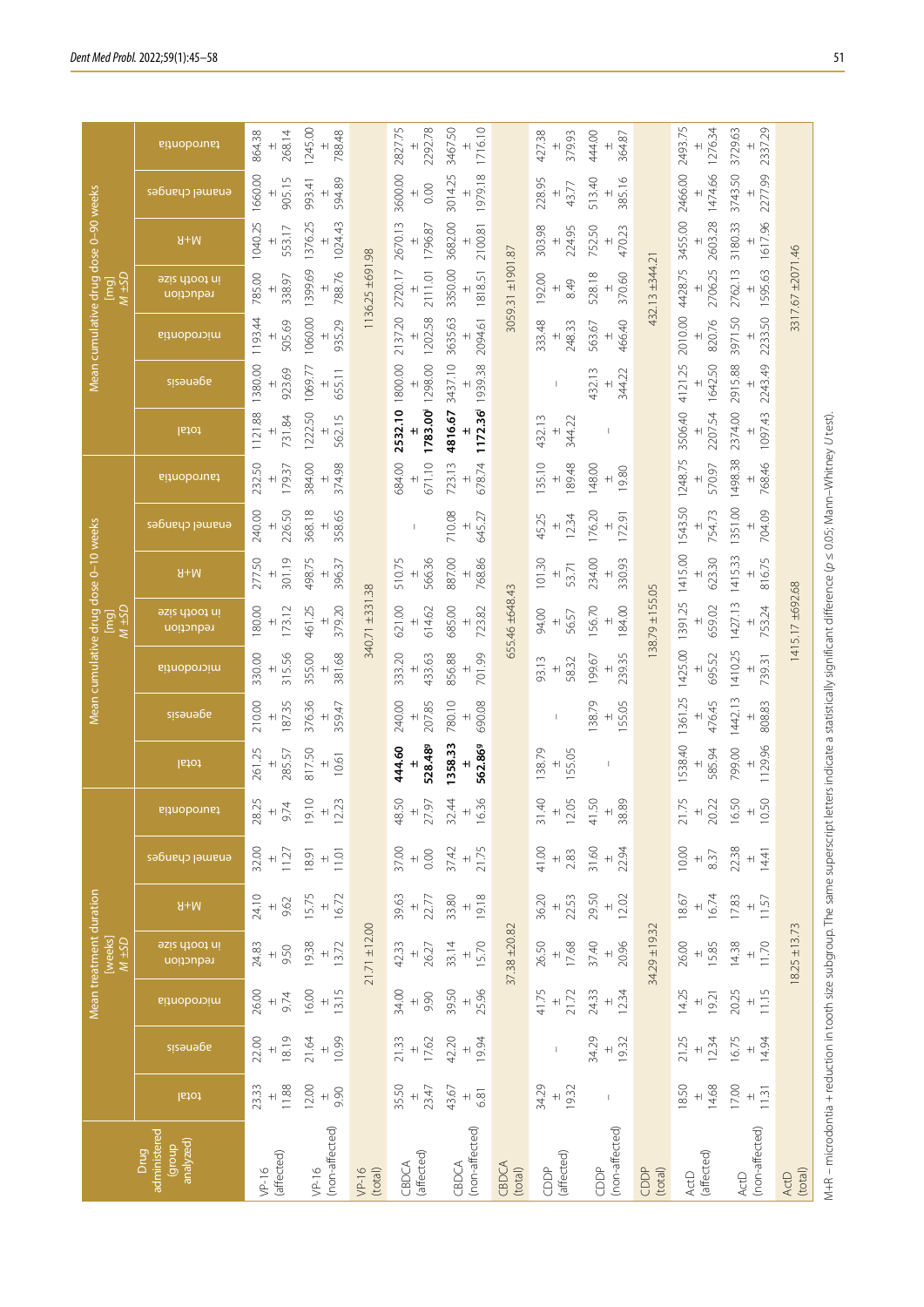| $\overline{a}$<br>$\frac{1}{2}$<br>I                  |
|-------------------------------------------------------|
| ì                                                     |
| ۱<br>į<br>í,<br>۔<br>دم<br>J                          |
| ī<br>5<br>ï<br>j                                      |
| 5<br>i<br>í<br>$\ddot{\phantom{a}}$<br>j              |
| ļ<br>S<br>ś<br>,                                      |
| į<br>J<br>1<br>!<br>¢                                 |
| í                                                     |
| 1<br>$\frac{5}{1}$<br>¢<br>j<br>Ì<br>j<br>١<br>í<br>j |
| ś                                                     |
| ţ<br>$\frac{1}{2}$                                    |
| l<br>¢<br>$\ddot{\phantom{0}}$<br>j                   |
| ï                                                     |
| $\frac{1}{2}$<br>)                                    |
| j<br>י<br>¢<br>j<br>I<br>j<br>ţ<br>j<br>¢             |
| j<br>j<br>i<br>i                                      |
| <b>.</b><br>ĵ<br>J                                    |
| j<br>١<br>١<br>ł<br>ţ<br>Í<br>١                       |
| ن<br>م<br>j<br>: عاط<br>ڇ                             |
|                                                       |

|                |                       | Table 3. Strong correlations according to Spearman's rho with regard to the study results depicted in Table 2 |                       |                                                                |                                                                         |                                  |                                                |                                |                          |                          |
|----------------|-----------------------|---------------------------------------------------------------------------------------------------------------|-----------------------|----------------------------------------------------------------|-------------------------------------------------------------------------|----------------------------------|------------------------------------------------|--------------------------------|--------------------------|--------------------------|
| Drug           | Value                 |                                                                                                               | Therapy               |                                                                |                                                                         |                                  | Group of patients with the same adverse effect |                                |                          |                          |
| administered   | analyzed              | Group tested                                                                                                  | duration<br>[weeks]   | agenesis (A)                                                   | microdontia (M)                                                         | reduction in size (R)            | $\overline{M+R}$                               | enamel changes (E)             | taurodontia (T)          | total                    |
|                | treatment<br>duration | affected                                                                                                      | $\boldsymbol{\times}$ | $T: r_s = -0.80$<br>$\mathsf{R}\colon \mathsf{r}_\mathsf{S}=1$ | $T: r_s = -0.69*$                                                       | $\mathbf{I}$                     | $Tr r_s = 0.65*$                               | $\mathbf{I}$                   | total: $r_s = -0.65*$    | $r_{\rm s}=1$            |
|                |                       |                                                                                                               | $0 - 10$              | $= -0.90*$<br>$\mathbf{R}$ $\mathbf{r}_\mathrm{s}$             | $\mathsf{L}$                                                            | $\mathsf I$                      | $T: r_s = 0.82*$                               | $\mathbf{I}$                   | $\mathsf{L}$             | $r_s = 1$                |
| VCR            |                       | affected                                                                                                      | $0 - 90$              | $\mathbb{T}$ : $t_\mathrm{S}=0.80$                             | $\mathsf I$                                                             | $\mathsf I$                      | $T: r_s = 0.93*$                               | $\mathbb{I}$                   | $\mathbf{I}$             | $r_{\rm s}=1$            |
|                | dose                  |                                                                                                               | $0 - 10$              | total: $r_s = 0.71*$                                           | $\mathsf I$                                                             |                                  | $E: r_s = -0.57*$                              |                                | total: $r_s = -0.78*$    | $\mathbf{I}$             |
|                |                       | non-affected                                                                                                  | $0 - 90$              | $\bar{\rm I}$                                                  | $r_{\rm s} = -0.76*$                                                    | $\mathbb{I}$                     | $\mathbb I$                                    | $\mathbb{I}$                   | $\mathbb I$              | $\mathbf{I}$             |
|                |                       | affected                                                                                                      | $\times$              | $\mathbb{E}\, r_{\rm s} = 1$                                   | $\mathsf I$                                                             | M+R, total: $r_s = 0.83$         | $\mathbb{I}$                                   | $T: r_s = -0.86$               | $\mathsf I$              | $\mathsf I$              |
|                | treatment<br>duration | non-affected                                                                                                  | $\! \times$           | $R: r_s = 0.94*$<br>$E: r_s = 0.71*$<br>$T: r_s = 0.70*$       | $\mathbb{I}$                                                            | $\mathsf I$                      | $\mathbb{I}$                                   | $T: r_s = 0.75*$               | $\mathbf{I}$             | $\overline{\phantom{a}}$ |
|                |                       | affected/non-affected                                                                                         | $\times$              | $\bar{1}$                                                      | $\overline{\phantom{a}}$                                                | $r_s = 0.94*$                    | $\mathsf{L}$                                   | $\bar{\Gamma}$                 | $\mathsf{L}$             | $\mathsf{L}$             |
| <b>DXR</b>     |                       | affected                                                                                                      | $0 - 10$              | $R: r_s = -0.80$                                               | $R: r_s = 0.80$<br>E: $r_s = 0.86$                                      | $\mathbb{I}$                     | $E r_s = -1$                                   | $\mathbf{I}$                   | $\mathbb T$              | $t_{\rm s}=1$            |
|                |                       |                                                                                                               | $0 - 90$              | $\mathsf I$                                                    | $\mathsf{L}$                                                            | total: $r_s = 0.80$              | $T: r_s = 0.80$                                | $\top$                         | $\mathsf{I}$             | $r_s = 1$                |
|                | dose                  |                                                                                                               | $0 - 10$              | $M + R: r_s = -0.82*$                                          | $\mathsf I$                                                             | $\overline{\phantom{a}}$         | $\mathsf I$                                    | $\overline{\phantom{a}}$       | $\overline{\phantom{a}}$ | $\overline{\phantom{a}}$ |
|                |                       | non-affected                                                                                                  | $0 - 90$              | $T: r_s = 0.68*$                                               | $\mathsf I$                                                             | $\mathsf I$                      | $\bar{1}$                                      | $\mathsf I$                    |                          | $\mathsf I$              |
|                |                       | affected/non-affected                                                                                         | $0 - 10$              |                                                                | $\mathbb{I}$                                                            | $\mathsf I$                      | $r_{\rm s}=0.80$                               | $\mathsf I$                    | $r_{\rm s}=0.80$         | $\mathsf I$              |
|                |                       | affected                                                                                                      | $\times$              | $M, M+R: r_s = -0.86$<br>$\mathbb{E}\, r_{\rm s}$ = 1          | $M + R: r_s = 0.89*$<br>$E: r_s = -0.86$                                | $E: r_s = 0.86$                  | total: $r_s = 0.62*$<br>$E: r_s = -0.86$       | $\mathsf I$                    | $\mathsf I$              | $r_s = 1$                |
|                | treatment<br>duration | non-affected                                                                                                  | $\times$              | $M + R$ : $r_s = -1$<br>T: $r_s = 0.91*$                       | $M + R: r_s = -1$                                                       | $\mathsf I$                      | $\mathbb{E} \, r_{\rm s} = 1$                  | $\mathsf I$                    | $\mathsf I$              | $\overline{\phantom{a}}$ |
|                |                       | affected/non-affected                                                                                         | $\times$              | $= 0.86$<br>$\zeta$                                            | $\mathbb{I}$                                                            | $\mathsf I$                      | $\mathsf I$                                    | $\mathsf I$                    | $\mathsf I$              | $\mathsf I$              |
|                |                       |                                                                                                               | $0 - 10$              | E: $r_s = 0.86$<br>total: $r_s = -1$                           | $E: r_s = -0.86$                                                        | $E r_s = -0.86$                  | $E: r_s = -0.86$                               | $T, \text{total}: r_s = -0.86$ | $\mathbb{I}$             | $r_{\rm s}=1$            |
| $\overline{C}$ |                       | affected                                                                                                      | $0 - 90$              | M, M+R: $r_s = 1$<br>E: $r_s = -1$                             | $T: r_s = -0.80$<br>$M+R: r_s = 1$<br>$\mathbb{E}[t_{\text{s}}\!=\!-1]$ | $\mathbb{T}; r_{\mathsf{s}} = 1$ | E: $r_s = -1$<br>T: $r_s = -0.80$              | $\mathbf{I}$                   | $\mathsf I$              | $r_s = 1$                |
|                | dose                  |                                                                                                               | $0 - 10$              | $M + R: r_s = 0.86$                                            | $\begin{array}{c} \hline \end{array}$                                   | $M + R: r_s = -0.86$             | $T: r_s = 0.86$                                | $\mathbf{I}$                   | $\overline{\phantom{a}}$ | $\mathbf{I}$             |
|                |                       | non-affected                                                                                                  | $0 - 90$              | $\mathsf I$                                                    | $M + R: r_s = -0.86$<br>$E: r_s = -0.78*$                               | $M + R: r_s = -1$                | $\Gamma$ $r_{\rm s}=-1$                        | $\mathsf I$                    | $\mathsf I$              | $\mathsf I$              |
|                |                       | affected/non-affected                                                                                         | $0 - 10$              | $\mathsf I$                                                    | $\mathbb{I}$                                                            | $\mathbb{I}$                     | $r_{5} = 0.86$                                 | $\mathbb{I}$                   | $r_{s} = -0.86$          | $\mathbb{I}$             |
|                |                       |                                                                                                               | $0 - 90$              | $\mathsf I$                                                    | $\mathsf I$                                                             | $\mathsf{I}$                     | $r_s = 1$                                      |                                | $r_s = 0.80$             | $\mathsf I$              |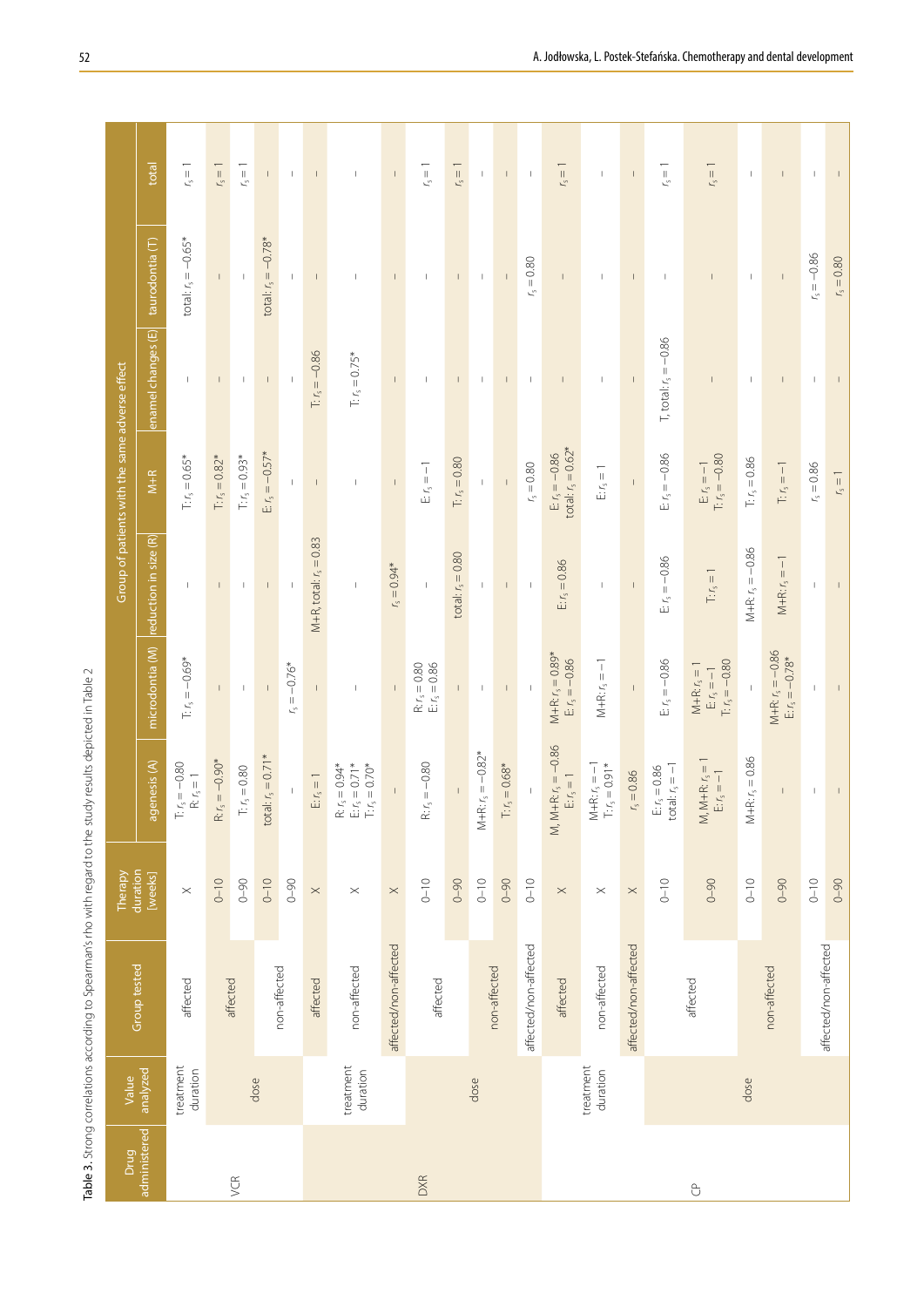| Drug         | Value                 |                       | Therapy               |                                                    |                                                                                              |                                                                               | Group of patients with the same adverse effect                  |                                   |                       |                |
|--------------|-----------------------|-----------------------|-----------------------|----------------------------------------------------|----------------------------------------------------------------------------------------------|-------------------------------------------------------------------------------|-----------------------------------------------------------------|-----------------------------------|-----------------------|----------------|
| administered | analyzed              | Group tested          | duration<br>[weeks]   | agenesis (A)                                       | microdontia (M)                                                                              | reduction in size (R)                                                         | $M+R$                                                           | enamel changes (E)                | taurodontia (T)       | total          |
|              | treatment<br>duration | affected              | $\times$              | $M, E, T: r_s = 1$<br>R, M+R, total:<br>$r_s = -1$ | M+R, total:<br>$r_s = -0.77$ <sup>*</sup><br>$\mathsf{E},\mathsf{T};\mathsf{r}_\mathsf{S}=1$ | $T: r_s = -0.80$<br>M+R, total:<br>$\mathbb{E}\, r_{\rm s}=-1$<br>$r_{s} = 1$ | total: $r_s = 0.81*$<br>$T: r_s = -0.80$<br>$E_1 r_s = -1$      | total: $r_s = -1$<br>$T: r_s = 1$ | $total: r_s = -0.80$  | $t_{\rm s}=1$  |
|              |                       | non-affected          | $\times$              | $\frac{1}{\sqrt{2}}$                               | $M + R$ : $r_s = -0.80$                                                                      | Ē.                                                                            | $\mathsf I$                                                     |                                   |                       | $\mathsf I$    |
|              |                       | affected/non-affected | $\boldsymbol{\times}$ | $\mathfrak{f}_\mathsf{S}=-1$                       | $\mathbf{I}$                                                                                 | $\mathsf I$                                                                   |                                                                 | $\mathfrak{r}_\mathfrak{s}=-1$    | $r_{s} = -0.80$       | $\mathsf I$    |
|              |                       |                       | $0 - 10$              | $R, M+R, total: r_s = 1$                           | $T: r_s = 1$                                                                                 | $M + R$ , total: $r_s = 1$                                                    | total: $r_s = 0.66*$                                            | $\mathsf I$                       | $\mathbb{L}$          | $r_s = 1$      |
| $VP-16$      |                       | affected              | $0 - 90$              | $M, T: r_s = 1$                                    | $\mathbb{T};$ $t_\mathrm{S}=1$                                                               | $M + R$ , total: $r_s = 0.82$ <sup>*</sup><br>$\mathbb{E} \, r_{\rm s} = -1$  | total: $r_s = 0.64*$<br>$\mathbb{E} \, \iota_{\mathsf{S}} = -1$ | total: $r_s = -1$                 | $\mathsf I$           | $r_s = 0.97*$  |
|              | dose                  | non-affected          | $0 - 10$              | $\mathsf I$                                        | $\overline{1}$                                                                               | $\mathsf{L}$                                                                  | $T: r_s = -0.94*$<br>$E: r_s = 0.94*$                           | $\mathsf I$                       | $\mathsf I$           | $\mathsf{L}$   |
|              |                       |                       | $0 - 90$              | $\mathsf I$                                        | $E: r_s = 0.82*$                                                                             | $\mathsf I$                                                                   | $\mathsf{L}$                                                    | $\mathsf I$                       | $\mathbb{L}$          | $\mathsf I$    |
|              |                       | affected/non-affected | $0 - 10$              | $r_s = 1$                                          | $\mathsf I$                                                                                  | $\mathsf I$                                                                   | $\bullet$                                                       | $r_s = -0.86$                     | $\mathbb{L}$          | $\bullet$      |
|              |                       |                       | $0 - 90$              | $\mathsf I$                                        | $\mathbb{I}$                                                                                 |                                                                               | $\,$ $\,$                                                       | $r_{\rm s}=-1$                    | $\mathbf{I}$          | $\mathsf I$    |
|              | treatment             | affected              | $\boldsymbol{\times}$ |                                                    | $T: r_s = 1$                                                                                 | $M+R$ , total: $r_s = 1$                                                      | total: $r_s = 1$                                                |                                   | т                     | $r_s = 1$      |
|              | duration              | non-affected          | $\times$              | $\Xi$ : $r_s = 0.94$ *                             | $\Gamma$ $r_{\rm s}=1$                                                                       |                                                                               | $\mathsf I$                                                     | $\mathsf I$                       | $\mathsf I$           | $\mathsf I$    |
|              |                       | affected              | $0 - 10$              | $\mathbb{L}$                                       | $\mathsf I$                                                                                  | $M+R$ , total: $r_s =$<br>$T: r_s = -1$                                       | $T: r_s = -1$                                                   | $\mathsf{I}$                      | $total: r_s = -1$     | $r_s = 1$      |
| 亗            |                       |                       | $0 - 90$              |                                                    |                                                                                              | $\mathsf{L}$                                                                  | $\mathbb{T}; r_{\mathsf{s}} = -1$                               | $\mathbf{I}$                      | total: $r_s = -1$     | $t_{\rm s}=1$  |
|              | dose                  | non-affected          | $0 - 10$              | $M + R: r_s = -1$                                  | $M + R: r_s = 1$                                                                             | $\mathsf{L}$                                                                  | $E r_s = -1$                                                    |                                   | $\mathbb{L}$          | $\bar{\Gamma}$ |
|              |                       |                       | $0 - 90$              | $\mathsf I$                                        | $M + R: r_s = -1$                                                                            | $\mathbb{I}$                                                                  | $\mathbb{I}$                                                    | $\mathsf I$                       | $\mathsf I$           | $\mathsf I$    |
|              |                       | affected/non-affected | $0 - 10$              |                                                    |                                                                                              | $\overline{\phantom{a}}$                                                      | $rs = -1$                                                       |                                   | $\mathsf I$           |                |
|              |                       |                       | $0 - 90$              | $\mathsf I$                                        | $r_{\rm s}=-1$                                                                               | $r_{s} = 1$                                                                   | $\mathbb{I}$                                                    | L                                 | $\zeta = 1$           | $\mathbf{I}$   |
|              |                       | affected              | $\times$              | R, total: $r_s = -1$                               | $T: r_s = 0.80$                                                                              | total: $r_s = 1$                                                              |                                                                 | $\mathsf I$                       | $\mathbb{F}^{\times}$ | $r_s = 1$      |
|              | treatment<br>duration | non-affected          | $\times$              | $M + R$ , E: $r_s = 0.90$ *                        | $\vert$                                                                                      | $\mathsf I$                                                                   | $E: r_s = 0.90*$                                                | $\mid$                            | $\mathbf{I}$          | $\mathsf I$    |
|              |                       | affected/non-affected | $\boldsymbol{\times}$ | $r_s = 1$                                          | $\overline{\phantom{a}}$                                                                     |                                                                               |                                                                 |                                   | $\mathsf I$           | $\,$ $\,$      |
|              |                       |                       | $0 - 10$              | M, T: $r_s = 0.86$                                 | $\overline{\phantom{a}}$                                                                     | $M+R$ , total: $r_s =$                                                        | total: $r_s = 0.89*$                                            | $\overline{\phantom{a}}$          | $\mathbf{I}$          | $t_{\rm s}=1$  |
| CBDCA        |                       | affected              | $0 - 90$              | R, M+R, total:<br>$r_{s} = -1$                     | $T: r_s = 0.80$                                                                              | $M+R$ , total: $r_s =$                                                        | total: $r_s = 0.97*$                                            |                                   | $\mathsf I$           | $r_s = 1$      |
|              | dose                  | non-affected          | $0 - 10$              | total: $r_s = 0.86$                                |                                                                                              | total: $r_s = 0.86$                                                           |                                                                 | total: $r_s = 0.86$               | $\mathbb{I}$          | $\mathbb T$    |
|              |                       |                       | $0 - 90$              | $E: r_s = 0.75*$                                   |                                                                                              | $\mathsf{I}$                                                                  | $\mathsf{I}$                                                    | $\mathsf{I}$                      | $\mathbb{F}^{\times}$ | $\bar{1}$      |
|              |                       | affected/non-affected | $0 - 10$              |                                                    | $r_s = 0.87*$                                                                                | $\mathsf I$                                                                   | $\mathsf I$                                                     | $\mathsf I$                       | $\mathsf I$           | $r_{s} = 0.86$ |
|              |                       |                       | $0 - 90$              | $r_{\rm s}=-1$                                     |                                                                                              | $\mathbf{I}$                                                                  | $\mathsf I$                                                     | $\mathsf I$                       |                       |                |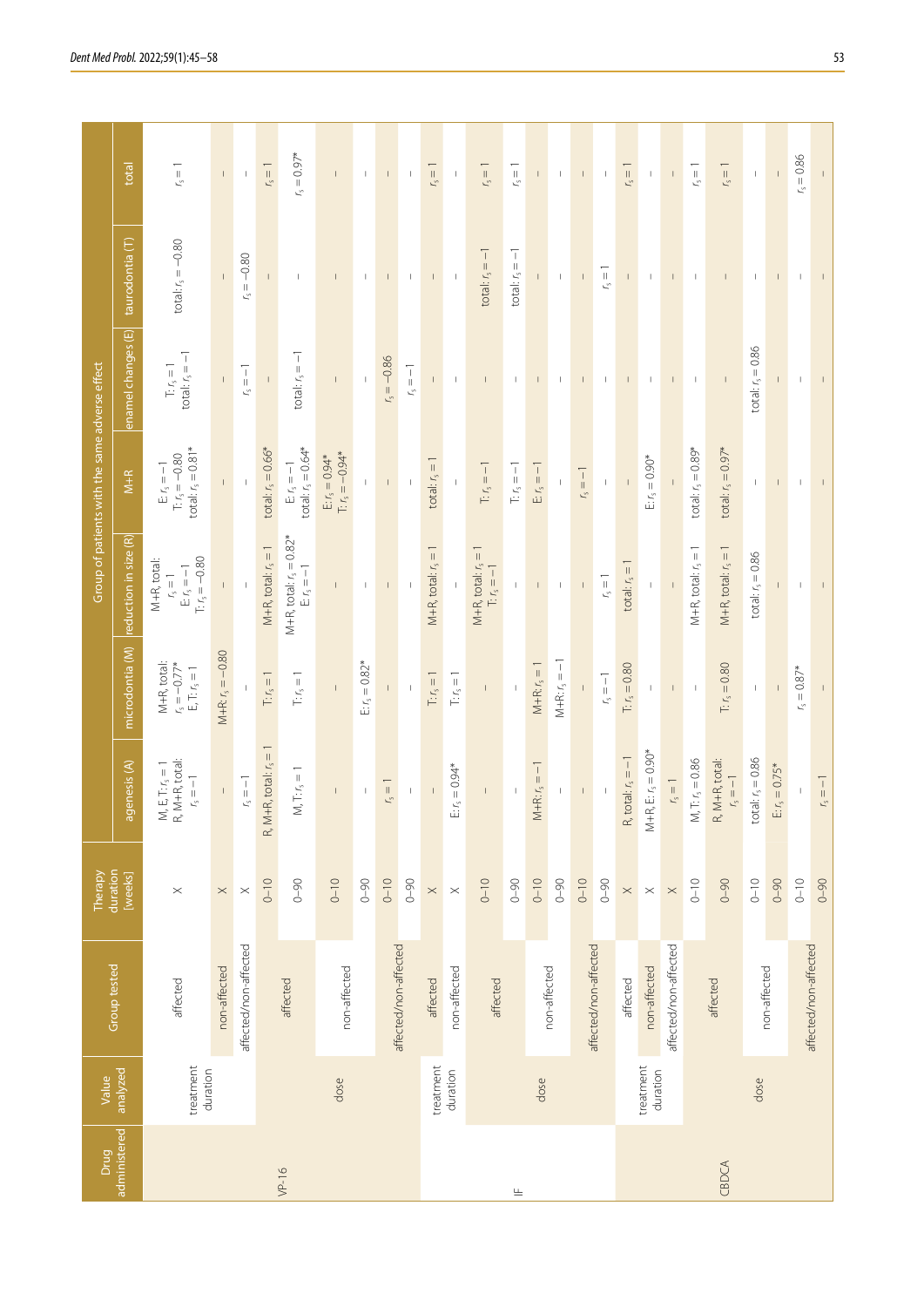| enamel changes (E)<br>total: $r_s = -0.80$<br>$\ensuremath{\mathsf{I}}$<br>$\mathsf I$<br>$\begin{array}{c} \rule{0pt}{2ex} \rule{0pt}{2ex} \rule{0pt}{2ex} \rule{0pt}{2ex} \rule{0pt}{2ex} \rule{0pt}{2ex} \rule{0pt}{2ex} \rule{0pt}{2ex} \rule{0pt}{2ex} \rule{0pt}{2ex} \rule{0pt}{2ex} \rule{0pt}{2ex} \rule{0pt}{2ex} \rule{0pt}{2ex} \rule{0pt}{2ex} \rule{0pt}{2ex} \rule{0pt}{2ex} \rule{0pt}{2ex} \rule{0pt}{2ex} \rule{0pt}{2ex} \rule{0pt}{2ex} \rule{0pt}{2ex} \rule{0pt}{2ex} \rule{0pt}{$<br>$\sf I$<br>$\mathsf I$<br>$\mathsf I$<br>$\mathsf I$<br>$\overline{1}$<br>$\vert$<br>$\mathsf I$<br>$\vert$<br>$\mid$<br>$\begin{array}{c} \hline \end{array}$<br>I<br>total: $r_s = 0.94*$<br>$T: r_s = -0.94*$<br>$E r_s = 0.80$<br>$E r_s = 0.80$<br>total: $r_s = 1$<br>$M+R$<br>$\vert$<br>$\mathsf I$<br>$\vert$<br>$\mathsf I$<br>$\mathsf I$<br>$\mathsf I$<br>$\vert$<br>$\mathsf I$<br>$\mathsf{I}$<br>$\vert$<br>$\begin{array}{c} \rule{0pt}{2.5ex} \rule{0pt}{2.5ex} \rule{0pt}{2.5ex} \rule{0pt}{2.5ex} \rule{0pt}{2.5ex} \rule{0pt}{2.5ex} \rule{0pt}{2.5ex} \rule{0pt}{2.5ex} \rule{0pt}{2.5ex} \rule{0pt}{2.5ex} \rule{0pt}{2.5ex} \rule{0pt}{2.5ex} \rule{0pt}{2.5ex} \rule{0pt}{2.5ex} \rule{0pt}{2.5ex} \rule{0pt}{2.5ex} \rule{0pt}{2.5ex} \rule{0pt}{2.5ex} \rule{0pt}{2.5ex} \rule{0$<br>microdontia (M) reduction in size (R)<br>$E: r_s = 0.90*$<br>$r_s = -0.94*$<br>$E: r_s = 0.80*$<br>$E r_s = 0.80$<br>$M + R: r_s = 1$<br>E $r_s = 1$<br>$\begin{array}{c} \rule{0pt}{2ex} \rule{0pt}{2ex} \rule{0pt}{2ex} \rule{0pt}{2ex} \rule{0pt}{2ex} \rule{0pt}{2ex} \rule{0pt}{2ex} \rule{0pt}{2ex} \rule{0pt}{2ex} \rule{0pt}{2ex} \rule{0pt}{2ex} \rule{0pt}{2ex} \rule{0pt}{2ex} \rule{0pt}{2ex} \rule{0pt}{2ex} \rule{0pt}{2ex} \rule{0pt}{2ex} \rule{0pt}{2ex} \rule{0pt}{2ex} \rule{0pt}{2ex} \rule{0pt}{2ex} \rule{0pt}{2ex} \rule{0pt}{2ex} \rule{0pt}{$<br>$\vert$<br>$\begin{array}{c} \rule{0pt}{2ex} \rule{0pt}{2ex} \rule{0pt}{2ex} \rule{0pt}{2ex} \rule{0pt}{2ex} \rule{0pt}{2ex} \rule{0pt}{2ex} \rule{0pt}{2ex} \rule{0pt}{2ex} \rule{0pt}{2ex} \rule{0pt}{2ex} \rule{0pt}{2ex} \rule{0pt}{2ex} \rule{0pt}{2ex} \rule{0pt}{2ex} \rule{0pt}{2ex} \rule{0pt}{2ex} \rule{0pt}{2ex} \rule{0pt}{2ex} \rule{0pt}{2ex} \rule{0pt}{2ex} \rule{0pt}{2ex} \rule{0pt}{2ex} \rule{0pt}{$<br>$\ $<br>$\ $<br>$\vert$<br>$\mathsf I$<br>$\mathsf I$<br>$\overline{1}$<br>$M+R$ , total: $r_s = 0.80$<br>T, total: $r_s = -0.94*$<br>$M + R$ : $r_s = 0.80$<br>$M + R$ : $r_s = 0.83$<br>$E r_s = 0.88$<br>$R: r_s = 0.79*$<br>$E r_s = 0.94$<br>$r_{\rm s} = 0.94$ *<br>$\mathbb{E} \, r_{\rm s} = 1$<br>$R: r_s = -1$<br>$R: rs = -1$<br>$\mathbb{T}$ : $r_{\rm s}=1$<br>$r_{\rm s}=1$<br>$\mathbf{I}$<br>$\vert$<br>$\mathsf I$<br>$\vert$<br>M, M+R: $r_s = -0.94*$<br>T, total: $r_s = 0.80$<br>$M + R$ : $r_s = -0.80$<br>agenesis (A)<br>$E r_s = -0.80$<br>M: $r_s = 0.79*$<br>E: $r_s = 0.70*$<br>M, E: $r_s = -1$<br>$r_{\rm s} = -0.94*$<br>$r_s = -0.80$<br>$\Gamma$ $r_{\rm s}=1$<br>M: $r_s = 1$<br>$\frac{1}{2}$<br>$\bar{\phantom{a}}$<br>$\bar{\phantom{a}}$<br>$\vert$<br>$\bar{\rm I}$<br>$\mid$<br>$\mathsf I$<br>[weeks]<br>$0 - 10$<br>$0 - 10$<br>$0 - 90$<br>$0 - 90$<br>$0 - 10$<br>$0 - 10$<br>$0 - 90$<br>$0 - 10$<br>$0 - 10$<br>$0 - 90$<br>$\times$<br>$\times$<br>$\times$<br>$\boldsymbol{\times}$<br>$\boldsymbol{\times}$<br>affected/non-affected<br>affected/non-affected<br>affected/non-affected<br>non-affected<br>non-affected<br>non-affected<br>non-affected<br>affected<br>affected<br>affected<br>affected<br>treatment<br>treatment<br>analyzed<br>duration<br>duration<br>dose<br>dose<br>administered<br>CDDP<br>ActD | Drug | Value |                     | Therapy  |  | Group of patients with the same adverse effect |                              |                 |
|----------------------------------------------------------------------------------------------------------------------------------------------------------------------------------------------------------------------------------------------------------------------------------------------------------------------------------------------------------------------------------------------------------------------------------------------------------------------------------------------------------------------------------------------------------------------------------------------------------------------------------------------------------------------------------------------------------------------------------------------------------------------------------------------------------------------------------------------------------------------------------------------------------------------------------------------------------------------------------------------------------------------------------------------------------------------------------------------------------------------------------------------------------------------------------------------------------------------------------------------------------------------------------------------------------------------------------------------------------------------------------------------------------------------------------------------------------------------------------------------------------------------------------------------------------------------------------------------------------------------------------------------------------------------------------------------------------------------------------------------------------------------------------------------------------------------------------------------------------------------------------------------------------------------------------------------------------------------------------------------------------------------------------------------------------------------------------------------------------------------------------------------------------------------------------------------------------------------------------------------------------------------------------------------------------------------------------------------------------------------------------------------------------------------------------------------------------------------------------------------------------------------------------------------------------------------------------------------------------------------------------------------------------------------------------------------------------------------------------------------------------------------------------------------------------------------------------------------------------------------------------------------------------------------------------------------------------------------------------------------------------------------------------------------------------------------------------------------------------------------------------------------------------------------------------------------------------------------------------------------------------------------------------------------------------------------------------------------------------------------------------------------------------------------------------------------------------------------------------------------------------------------------------------------------------------------------------------------------------------------------------------------------------------------------------------------------------|------|-------|---------------------|----------|--|------------------------------------------------|------------------------------|-----------------|
|                                                                                                                                                                                                                                                                                                                                                                                                                                                                                                                                                                                                                                                                                                                                                                                                                                                                                                                                                                                                                                                                                                                                                                                                                                                                                                                                                                                                                                                                                                                                                                                                                                                                                                                                                                                                                                                                                                                                                                                                                                                                                                                                                                                                                                                                                                                                                                                                                                                                                                                                                                                                                                                                                                                                                                                                                                                                                                                                                                                                                                                                                                                                                                                                                                                                                                                                                                                                                                                                                                                                                                                                                                                                                                          |      |       | <b>Group tested</b> | duration |  |                                                | taurodontia (T)              | total           |
|                                                                                                                                                                                                                                                                                                                                                                                                                                                                                                                                                                                                                                                                                                                                                                                                                                                                                                                                                                                                                                                                                                                                                                                                                                                                                                                                                                                                                                                                                                                                                                                                                                                                                                                                                                                                                                                                                                                                                                                                                                                                                                                                                                                                                                                                                                                                                                                                                                                                                                                                                                                                                                                                                                                                                                                                                                                                                                                                                                                                                                                                                                                                                                                                                                                                                                                                                                                                                                                                                                                                                                                                                                                                                                          |      |       |                     |          |  |                                                | $\text{total: } r_s = 0.90*$ | $\mathsf I$     |
|                                                                                                                                                                                                                                                                                                                                                                                                                                                                                                                                                                                                                                                                                                                                                                                                                                                                                                                                                                                                                                                                                                                                                                                                                                                                                                                                                                                                                                                                                                                                                                                                                                                                                                                                                                                                                                                                                                                                                                                                                                                                                                                                                                                                                                                                                                                                                                                                                                                                                                                                                                                                                                                                                                                                                                                                                                                                                                                                                                                                                                                                                                                                                                                                                                                                                                                                                                                                                                                                                                                                                                                                                                                                                                          |      |       |                     |          |  |                                                | $\mathsf{I}$                 | L               |
|                                                                                                                                                                                                                                                                                                                                                                                                                                                                                                                                                                                                                                                                                                                                                                                                                                                                                                                                                                                                                                                                                                                                                                                                                                                                                                                                                                                                                                                                                                                                                                                                                                                                                                                                                                                                                                                                                                                                                                                                                                                                                                                                                                                                                                                                                                                                                                                                                                                                                                                                                                                                                                                                                                                                                                                                                                                                                                                                                                                                                                                                                                                                                                                                                                                                                                                                                                                                                                                                                                                                                                                                                                                                                                          |      |       |                     |          |  |                                                | L                            | $rs = 1$        |
|                                                                                                                                                                                                                                                                                                                                                                                                                                                                                                                                                                                                                                                                                                                                                                                                                                                                                                                                                                                                                                                                                                                                                                                                                                                                                                                                                                                                                                                                                                                                                                                                                                                                                                                                                                                                                                                                                                                                                                                                                                                                                                                                                                                                                                                                                                                                                                                                                                                                                                                                                                                                                                                                                                                                                                                                                                                                                                                                                                                                                                                                                                                                                                                                                                                                                                                                                                                                                                                                                                                                                                                                                                                                                                          |      |       |                     |          |  |                                                | $\sf I$                      | $r_s = 1$       |
|                                                                                                                                                                                                                                                                                                                                                                                                                                                                                                                                                                                                                                                                                                                                                                                                                                                                                                                                                                                                                                                                                                                                                                                                                                                                                                                                                                                                                                                                                                                                                                                                                                                                                                                                                                                                                                                                                                                                                                                                                                                                                                                                                                                                                                                                                                                                                                                                                                                                                                                                                                                                                                                                                                                                                                                                                                                                                                                                                                                                                                                                                                                                                                                                                                                                                                                                                                                                                                                                                                                                                                                                                                                                                                          |      |       |                     |          |  |                                                | $\mathsf I$                  | $r_{\rm s}=1$   |
|                                                                                                                                                                                                                                                                                                                                                                                                                                                                                                                                                                                                                                                                                                                                                                                                                                                                                                                                                                                                                                                                                                                                                                                                                                                                                                                                                                                                                                                                                                                                                                                                                                                                                                                                                                                                                                                                                                                                                                                                                                                                                                                                                                                                                                                                                                                                                                                                                                                                                                                                                                                                                                                                                                                                                                                                                                                                                                                                                                                                                                                                                                                                                                                                                                                                                                                                                                                                                                                                                                                                                                                                                                                                                                          |      |       |                     |          |  |                                                | $\mathsf I$                  | $r_s = 0.86$    |
|                                                                                                                                                                                                                                                                                                                                                                                                                                                                                                                                                                                                                                                                                                                                                                                                                                                                                                                                                                                                                                                                                                                                                                                                                                                                                                                                                                                                                                                                                                                                                                                                                                                                                                                                                                                                                                                                                                                                                                                                                                                                                                                                                                                                                                                                                                                                                                                                                                                                                                                                                                                                                                                                                                                                                                                                                                                                                                                                                                                                                                                                                                                                                                                                                                                                                                                                                                                                                                                                                                                                                                                                                                                                                                          |      |       |                     |          |  |                                                | $\mathsf I$                  | $\mathsf I$     |
|                                                                                                                                                                                                                                                                                                                                                                                                                                                                                                                                                                                                                                                                                                                                                                                                                                                                                                                                                                                                                                                                                                                                                                                                                                                                                                                                                                                                                                                                                                                                                                                                                                                                                                                                                                                                                                                                                                                                                                                                                                                                                                                                                                                                                                                                                                                                                                                                                                                                                                                                                                                                                                                                                                                                                                                                                                                                                                                                                                                                                                                                                                                                                                                                                                                                                                                                                                                                                                                                                                                                                                                                                                                                                                          |      |       |                     |          |  |                                                | $\mathsf I$                  | $\vert$         |
|                                                                                                                                                                                                                                                                                                                                                                                                                                                                                                                                                                                                                                                                                                                                                                                                                                                                                                                                                                                                                                                                                                                                                                                                                                                                                                                                                                                                                                                                                                                                                                                                                                                                                                                                                                                                                                                                                                                                                                                                                                                                                                                                                                                                                                                                                                                                                                                                                                                                                                                                                                                                                                                                                                                                                                                                                                                                                                                                                                                                                                                                                                                                                                                                                                                                                                                                                                                                                                                                                                                                                                                                                                                                                                          |      |       |                     |          |  |                                                | total: $r_s = 1$             | $r_{\rm s} = 1$ |
|                                                                                                                                                                                                                                                                                                                                                                                                                                                                                                                                                                                                                                                                                                                                                                                                                                                                                                                                                                                                                                                                                                                                                                                                                                                                                                                                                                                                                                                                                                                                                                                                                                                                                                                                                                                                                                                                                                                                                                                                                                                                                                                                                                                                                                                                                                                                                                                                                                                                                                                                                                                                                                                                                                                                                                                                                                                                                                                                                                                                                                                                                                                                                                                                                                                                                                                                                                                                                                                                                                                                                                                                                                                                                                          |      |       |                     |          |  |                                                | $r_s = -0.94*$               | $\mathsf I$     |
|                                                                                                                                                                                                                                                                                                                                                                                                                                                                                                                                                                                                                                                                                                                                                                                                                                                                                                                                                                                                                                                                                                                                                                                                                                                                                                                                                                                                                                                                                                                                                                                                                                                                                                                                                                                                                                                                                                                                                                                                                                                                                                                                                                                                                                                                                                                                                                                                                                                                                                                                                                                                                                                                                                                                                                                                                                                                                                                                                                                                                                                                                                                                                                                                                                                                                                                                                                                                                                                                                                                                                                                                                                                                                                          |      |       |                     |          |  |                                                | total: $r_s = 1$             | $r_{\rm s}=1$   |
|                                                                                                                                                                                                                                                                                                                                                                                                                                                                                                                                                                                                                                                                                                                                                                                                                                                                                                                                                                                                                                                                                                                                                                                                                                                                                                                                                                                                                                                                                                                                                                                                                                                                                                                                                                                                                                                                                                                                                                                                                                                                                                                                                                                                                                                                                                                                                                                                                                                                                                                                                                                                                                                                                                                                                                                                                                                                                                                                                                                                                                                                                                                                                                                                                                                                                                                                                                                                                                                                                                                                                                                                                                                                                                          |      |       |                     |          |  |                                                | total: $r_s = 1$             | $r_s = 1$       |
|                                                                                                                                                                                                                                                                                                                                                                                                                                                                                                                                                                                                                                                                                                                                                                                                                                                                                                                                                                                                                                                                                                                                                                                                                                                                                                                                                                                                                                                                                                                                                                                                                                                                                                                                                                                                                                                                                                                                                                                                                                                                                                                                                                                                                                                                                                                                                                                                                                                                                                                                                                                                                                                                                                                                                                                                                                                                                                                                                                                                                                                                                                                                                                                                                                                                                                                                                                                                                                                                                                                                                                                                                                                                                                          |      |       |                     |          |  |                                                | $\vert$                      | $\vert$         |
|                                                                                                                                                                                                                                                                                                                                                                                                                                                                                                                                                                                                                                                                                                                                                                                                                                                                                                                                                                                                                                                                                                                                                                                                                                                                                                                                                                                                                                                                                                                                                                                                                                                                                                                                                                                                                                                                                                                                                                                                                                                                                                                                                                                                                                                                                                                                                                                                                                                                                                                                                                                                                                                                                                                                                                                                                                                                                                                                                                                                                                                                                                                                                                                                                                                                                                                                                                                                                                                                                                                                                                                                                                                                                                          |      |       |                     |          |  |                                                | $\vert$                      | $\vert$         |
|                                                                                                                                                                                                                                                                                                                                                                                                                                                                                                                                                                                                                                                                                                                                                                                                                                                                                                                                                                                                                                                                                                                                                                                                                                                                                                                                                                                                                                                                                                                                                                                                                                                                                                                                                                                                                                                                                                                                                                                                                                                                                                                                                                                                                                                                                                                                                                                                                                                                                                                                                                                                                                                                                                                                                                                                                                                                                                                                                                                                                                                                                                                                                                                                                                                                                                                                                                                                                                                                                                                                                                                                                                                                                                          |      |       |                     |          |  |                                                | T                            | $\mid$          |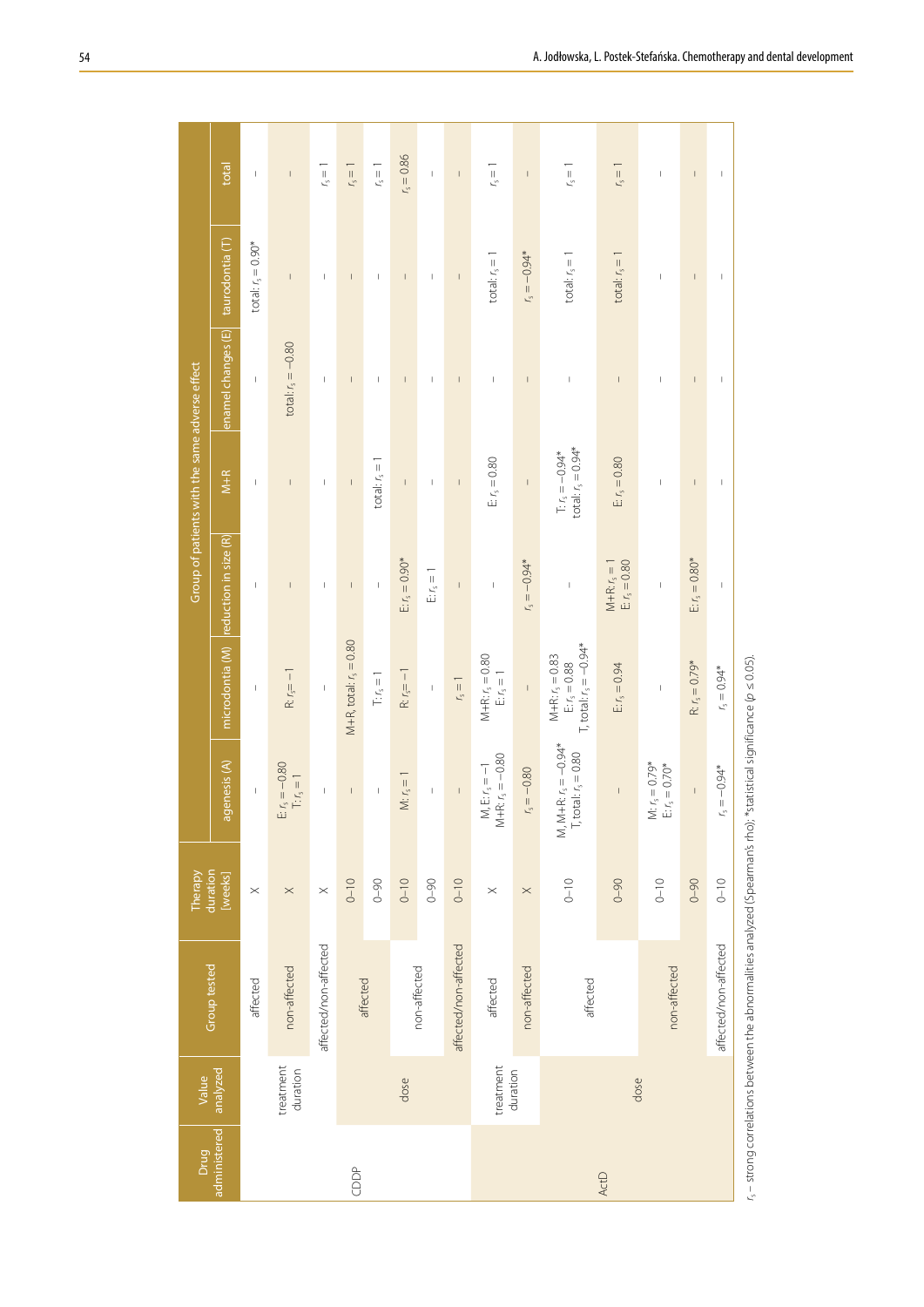therapy at 32.45–45.00 months. Enamel changes occurred in participants aged 26.60–45.00 months during chemotherapy, and taurodontia, which was predominantly diagnosed in permanent first molars, in patients aged 24.90–38.14 months (Table 1). Although these observations do not account for the impact of particular drugs, and thus their potential individual toxicity, it is interesting that the results described above correspond with the age which is expected to be a particularly susceptible period in tooth development. Similar observations about the average age at the onset of treatment were reported by Proc et al.; patients with 1 missing tooth had an average age of 23.40 ±13.50 months, patients with >1 missing tooth had an average age of  $31.71 \pm 22.07$  months, patients with 1 microdens had an average age of 17.00 ±0.00 months, patients with >1 microdens had an average age of 35.75 ±27.63 months, and patients with root abnormalities had an average age of  $32.83 \pm 21.27$  months.<sup>11</sup> In addition, Wilberg et al. noticed a significant association between the age at diagnosis ≤5 years and microdontia and enamel hypoplasia.15

In some previous investigations, the type of anticancer agent, the treatment dose or duration were considered possible risk factors for dental sequelae.<sup>15,20,21</sup> The current study revealed no differences in the prevalence of affected patients treated with all of the analyzed medications. The prevalence of affected patients evaluated separately for each drug was higher than the average for the total study group (75.68%), except for patients receiving VCR (73.33%) (Table 1). Some differences appeared when the prevalence of particular abnormalities was analyzed. For agenesis, no hypodontia was diagnosed in the group of patients treated with CDDP, whereas this abnormality accounted for 17.39% of all dental changes among participants receiving DXR. Such a difference in prevalence as compared to the total study group was statistically significant. However, this observation cannot be interpreted without taking into account the average age at treatment initiation. In the CDDP group, despite the fact that the therapy duration was relatively long (34.29 weeks), the af‑ fected participants were treated at a later age (an average of 45.00 months), when agenesis or tooth germ aplasia is usually not expected. In contrast, the younger average age of the affected survivors from the DXR group (27.73 months) might explain the significantly higher prevalence of hypodontia. Similarly, a younger average age at the onset of therapy (24.90 months) is the probable reason for the relatively higher number of teeth reduced in size (M+R) in the CBDCA group (60.38%). Moreover, CBDCA therapy had a longer duration (an average of 37.38 weeks), which is only slightly shorter as compared to that for VCR. However, the lowest prevalence of teeth with changes in crown size (22.86%) was found in the ActD group with younger participants, aged on average 26.60 months. This could be explained by the fact that treatment with ActD was the shortest in the total study cohort, with the average duration of 18.25 weeks. However, the fact that the largest

number of teeth in the ActD group had enamel abnormalities, which can occur over a wide age range, is nonnegligible and may randomly disrupt reliable observations. On the other hand, the highest prevalence of taurodontia and root disturbances found for DXR and CBDCA, and for IF and CDDP, respectively, corresponded with the period of the potential developmental susceptibility of the analyzed dental tissues (Table 1). A separate evaluation of the impact of individual drugs without a thorough analysis of other treatment factors cannot explain all important correlations and may lead to faulty conclusions. Some previous authors attempted to evaluate the drug-dependency of dental abnormalities. According to Wilberg et al., treatment with anthracyclines was significantly associated with the individual defect index (IDeI).15 Krasuska-Sławińska et al. reported positive correlations between hypodontia, age at the onset of treatment and the use of VCR, DXR, CP, IF, and VP-16.<sup>20</sup> A positive correlation was also observed between microdontia and treatment with VCR, DXR, CP, IF, and VP-16, and between taurodontia and VCR administration. The same analysis using Spearman's rho revealed positive correlations between dental root resorption, age at diagnosis and therapy with VCR, CDDP, CP, IF, VP‑16, and DXR. The prevalence of enamel defects was positively correlated with age at the onset of treatment and the use of VCR, platinum agents, CP, DXR, IF, and VP-16. However, no concomitant analysis for a higher number of variables was performed. Moreover, Krasuska-Sławińska et al. noted that VP‑16, CDDP and IF had no proven toxic dental activity.<sup>20</sup> In our study, a relatively higher prevalence of affected patients was noted in groups receiving these drugs (85.71%, 100.00% and 87.50%, respectively). Furthermore, a comparable number of dental abnormalities per affected patient was diagnosed for almost all drug groups (ranging from 8.4 to 10.5), except for the CBDCA group (an average of 5.3 abnormalities per affected patient). Unexpectedly, group receiving CDDP, which is a CBDCA analog, presented with the highest number of abnormalities per patient (10.9). Further studies are thus needed due to the multi-drug nature of anticancer therapy. For example, the ActD group had the shortest treatment with this drug and the shortest duration of the entire therapy (18.25 weeks and 43.08 weeks, respectively), but the highest number of abnormalities per affected survivor, apart from CDDP. It is possible that a young age at the onset of chemotherapy was a more significant risk factor in this group (Table 1).

The duration of cytotoxic therapy seems to be another important risk factor. Although there were no significant differences in the prevalence of affected survivors between the drug groups, the mean treatment duration ranged widely from 18.25 ±13.73 to 38.10 ±20.06 weeks (Tables 1,2). Moreover, the mean duration of individual drug therapy in relation to particular late effects was not always compatible with the results for the mean therapy duration investigated for the total group. For instance,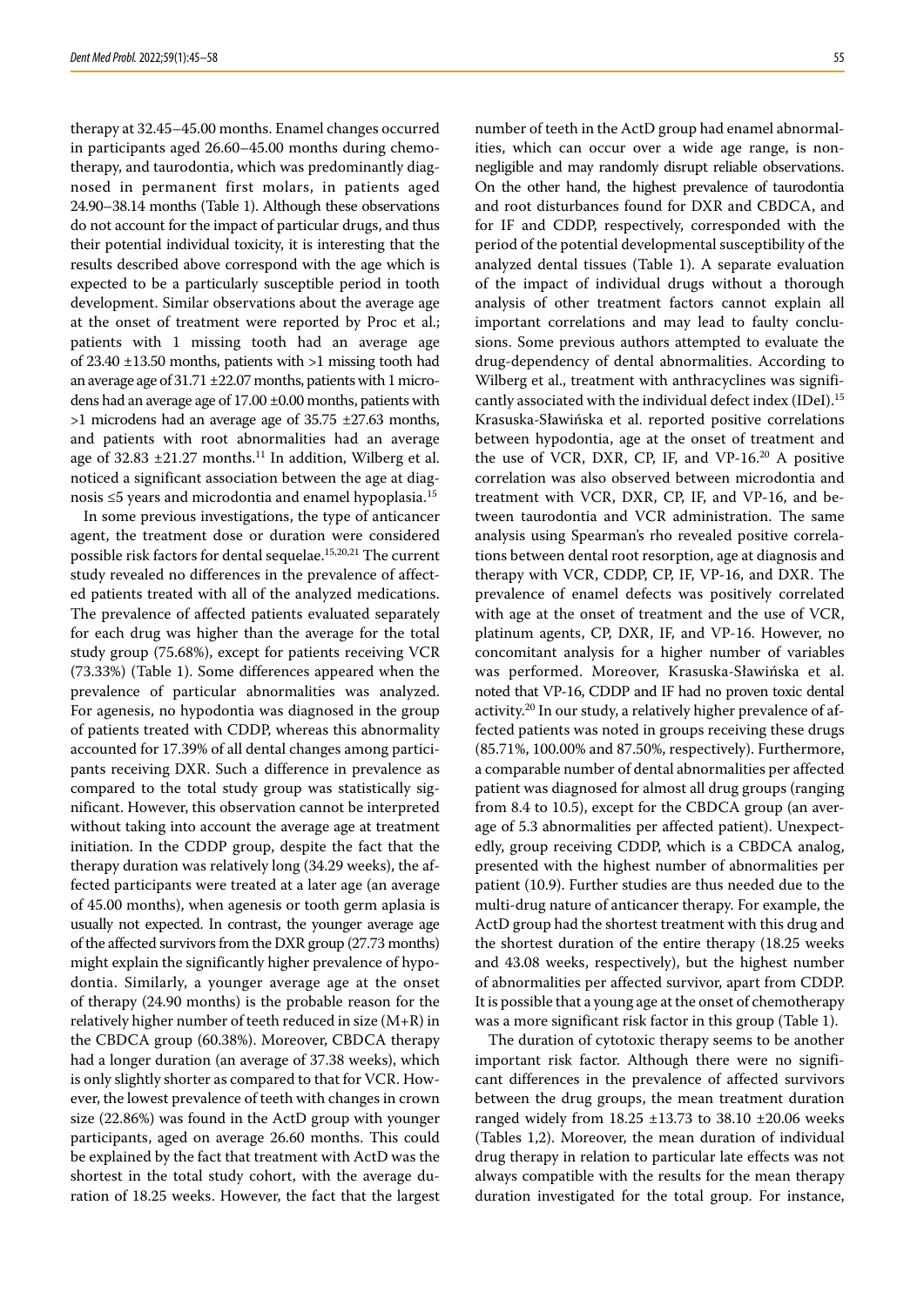a longer treatment duration was noted in patients without agenesis who received VCR. For microdontia, the same observation was made in patients treated with ActD; for reduction in tooth size, it was observed for DXR, CP and CDDP; for enamel defects, it was observed for VCR and ActD; and for taurodontia, it was observed for CDDP (Table 2). Based on these results, no relationships be‑ tween the drug and the treatment duration and adverse dental effects could be confirmed. According to our previous research, treatment-induced dental abnormalities are likely in all patients who receive chemotherapy during tooth formation.25 Other researchers agree with the observation that the number of dental abnormalities does not differ with regard to the therapy duration.<sup>11,12,22</sup> However, Krasuska-Sławińska et al. reported positive correlations between enamel changes, microdontia, agenesis, and DeI and the chemotherapy duration.20

It is necessary to consider whether the treatment duration is proportional to the cumulative dose received. In general, the longer the duration of therapy, the higher the cumulative dose administered. The size of a single dose de‑ pends on the patient's weight or body surface at the treatment time. Although weight and the body surface increase with age, the susceptibility of tooth germinative cells does not change. Notably, most cytostatic drugs have a short elimination half-life in human plasma. After a single intravenous dose of 0.7 mg/m2 VCR in dogs, the distribu‑ tion half-life and the plasma elimination half-life were 21.5  $\pm 6.9$  min and 47.6  $\pm 14.2$  min, respectively.<sup>29</sup> The plasma VCR level was observed to decrease significantly up to 10% within 30 min after administration and about 99% of the plasma drug content was cleared within 5 h after admini‑ stration. Moreover, 120 min after intravenous injection, VCR was not detectable in plasma.<sup>29</sup> The dose-limiting neurotoxicity and short elimination half-life of plasma VCR can reduce its anticancer activity.30 Regardless of the aforementioned data, VCR is toxic to the dividing immature cells, and even more so when its administration is repeated at regular intervals. Intensive therapy with weekly VCR may thus make the regeneration of dental immature cells impossible. Moreover, humans exhibit a lower rate of CP metabolism as compared to dogs, cats or mice.<sup>31</sup> In fully developed dental tissue-secreting cells, polarized microscopy has revealed regular incremental lines in dentin corresponding to intravenous chemotherapy injection.28 This abnormality, although observable, does not change tooth morphology and cannot be radiologically diagnosed. Similarly, the transient cessation of dental root development may be difficult to differentiate. Another question is the relation of the weight- or body surface-dependent doses of cytotoxic drugs to the immature tooth germ. Developing dental tissues have similar susceptibility to toxins, but chemotherapy doses differ significantly. The obvious expectation is that the higher the dose administered, the more potential damage to developing cells. Some authors reported dose-dependent dental abnormalities.

Krasuska-Sławińska et al. observed dose-dependency be‑ tween all possible congenital disturbances and VCR administration, as well as between hypodontia, microdontia, root resorption, and enamel defects and therapy with DXR, CP and IF.<sup>20</sup> Kaste et al. revealed dose-dependency between the risk of occurrence of at least one tooth abnormality and alkylating agent therapy.<sup>21</sup> Furthermore, they reported a dose-dependent association between alkylating agents and ≥1 tooth anatomical abnormality, abnormal roots and crown shape, a reduction in size, and  $\geq 1$  missing tooth in cancer survivors diagnosed at <5 years of age. They also noted a striking association between the cumulative dose of CP and an increased risk of dental sequelae.<sup>21</sup> Another study revealed dose-dependency between CP and Holtta's defect index (HDI); specifically, the administration of a CP dose  $\ge 7.5$  mg/m<sup>2</sup> increased the HDI score by 13 as compared to patients not treated with CP.<sup>32</sup> However, other prospective studies failed to confirm these observations.12,22 The authors of the present study also did not note any pattern regarding the cumulative chemotherapeutic dose and the type of dental sequelae. Additionally, it is worth pointing to the hypothesis that the initial 10 weeks of treatment concerns the intensive part of anticancer therapy due to shorter intervals between toxic drug administration in that period. However, the drug doses during the initial 10 weeks relative to the cumulative drug doses over the entire treatment period corresponds to the percentage ratio – 10 weeks to the average whole duration of treatment with the analyzed medication ×100%. During the initial 10 weeks (26.25% of the average total treatment duration), only VCR was used at a relatively higher (44.59%) mean dose as compared to the mean value for the entire treatment period. A striking dosedependent significant positive association in the affected patients was found between M+R and taurodontia in the VCR group, reduction in tooth size vs. M+R and the total group in the VP‑16 group, M+R and the total group in CBDCA recipients, and M+R and the total group in the ActD group. Strong dose-dependent significant negative correlations in the affected patients were revealed between agenesis and reduction in tooth size in VCR recipients, as well as agenesis vs. microdontia and M+R, microdontia vs. taurodontia and the total group, and M+R vs. taurodontia in the ActD group (Table 3). In the VCR group, the patients with agenesis received a significantly higher mean drug dose as compared to the patients affected with microdontia in the first 10 weeks. By contrast, no significant dose differences were observed between the affected patients treated with ActD, although the mean total cumulative dose administered to the patients with hypodontia was more than two-fold higher than the dose administered to the patients with microdontia (Table 2).

In the present study, the age range of patients treated with all the analyzed medications was wide (from 4–11 months to 55–102 months at the onset of therapy). However, there was no relationship between age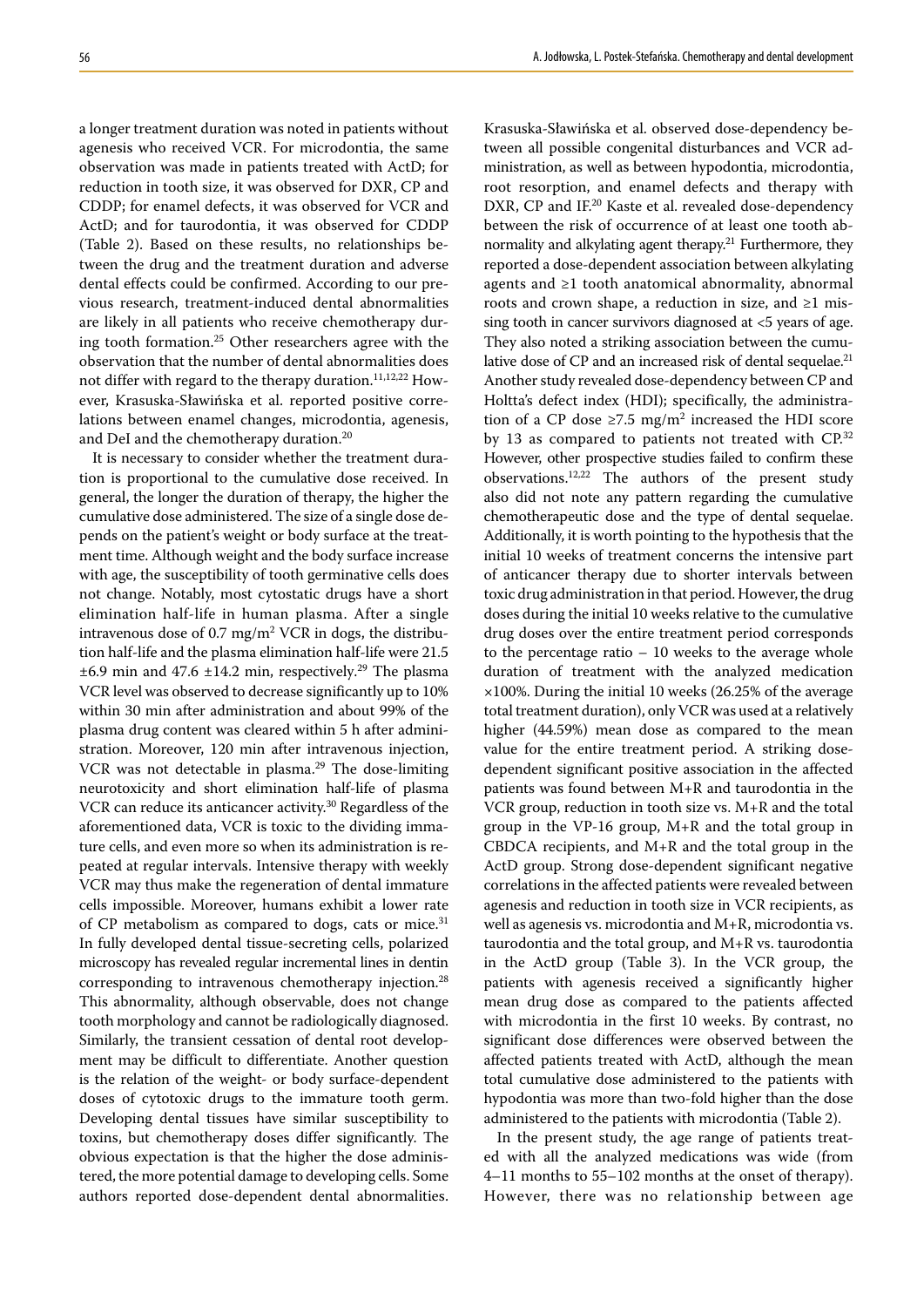and the treatment duration. In oncology, the required treatment protocols are typically introduced according to recommendations for the type and severity of the disease rather than age at diagnosis. Kaste et al. showed no increased frequency of developmental issues beyond the age of 5 years at diagnosis, although patients were exposed to the highest levels of alkylating agents.<sup>21</sup> Similarly, Minicucci et al. noted a higher prevalence of dental sequelae in a group of younger patients, even though these patients received longer-lasting chemotherapy with less intensive protocols.3 According to Proc et al., there was no relationship between age at the onset of anticancer treatment and the prevalence of missing teeth in their study, where agenesis was diagnosed in each tooth group mineralizing in different age periods.<sup>11</sup>

### **Limitations**

 A substantial limitation of this study is the small num‑ ber of participants treated with different protocols. The multi-drug nature of anticancer treatment enables decreasing its toxicity to normal human cells. However, this makes the evaluation of the toxicity of a single therapeutic agent difficult.

# **Conclusions**

In the present study, there were no significant differences between the groups of cancer survivors with particular dental abnormalities in terms of treatment duration and drug doses. This result indicates that there is some other reason for late adverse effects. The developmental stage of tooth formation during chemotherapy is likely to be the most important factor determining dental changes in children. It is believed that even a small dose of each anticancer drug can affect immature tissues. Given the different treatment protocols used and other confounding factors, such as a small sample size, and varying age and therapy duration, an analysis of a more homogenous group of survivors seems necessary.

#### **Ethics approval and consent to participate**

The study was approved by the Bioethics Committee at the Medical University of Silesia, Katowice, Poland, on February 25, 2013 and November 29, 2016 (KNW/0022/KB1/15/I/13 and KNW/0022/KB1/15/II/16, respectively). The caregivers of the participants provided informed written consent prior to the investigations.

### **Data availability**

The datasets generated and/or analyzed during the current study are available from the corresponding author on reasonable request.

### **Consent for publication**

Not applicable.

#### **ORCID iDs**

Anna Jodłowska https://orcid.org/0000-0002-4911-1612 Lidia Postek-Stefańska **I**https://orcid.org/0000-0002-6573-019X

#### **References**

- 1. Chao MW, Lai MJ, Liou JP, et al. The synergic effect of vincristine and vorinostat in leukemia in vitro and in vivo. *J Hematol Oncol*. 2015;8:82. doi:10.1186/s13045-015-0176-7
- 2. Patel AG, Kaufmann SH. How does doxorubicin work? *Elife*. 2012;1:e00387. doi:10.7554/eLife.00387
- 3. Minicucci EM, Lopes LF, Crocci AJ. Dental abnormalities in children after chemotherapy treatment for acute lymphoid leukemia. *Leuk Res*. 2003;27(1):45–50. doi:10.1016/s0145-2126(02)00080-2
- 4. Lu DF, Wang JS, Li C, et al. Actinomycin D inhibits cell proliferations and promotes apoptosis in osteosarcoma cells. *Int J Clin Exp Med*. 2015;8(2):1904–1911. PMID:25932119. PMCID:PMC4402766.
- 5. Dasari S, Tchounwou PB. Cisplatin in cancer therapy: Molecular mechanisms of action. *Eur J Pharmacol*. 2014;740:364–378. doi:10.1016/j.ejphar.2014.07.025
- 6. Bang M, Kim DG, Gonzales EL, Kwon KJ, Shin CY. Etoposide induces mitochondrial dysfunction and cellular senescence in primary cultured rat astrocytes. *Biomol Ther (Seoul)*. 2019;27(6):530–539. doi:10.4062/biomolther.2019.151
- 7. Avşar A, Elli M, Darka O, Pinarli G. Long-term effects of chemotherapy on caries formation, dental development, and salivary factors in childhood cancer survivors. *Oral Surg Oral Med Oral Pathol Oral Radiol Endod*. 2007;104(6):781–789. doi:10.1016/j.tripleo.2007.02.029
- 8. Mataki S. Comparison of the effect of colchicine and vinblastine on the inhibition of dentinogenesis of rat incisors. *Arch Oral Biol*. 1981;26(12):955–961. doi:10.1016/0003-9969(81)90103-5
- 9. Stene T, Koppang HS. Autoradiographic investigation of proliferative responses in rat incisor pulp after vincristine administration. *Scand J Dent Res*. 1980;88(2):96–103. doi:10.1111/j.1600-0722.1980.tb01200.x
- 10. Jodłowska A, Postek-Stefańska L. Tooth development in the light of chemotherapy-induced agenesis in cancer survivors. *J Stoma*. 2021;74(1):28–33. doi:10.5114/jos.2021.104695
- 11. Proc P, Szczepańska J, Skiba A, Zubowska M, Fendler W, Młynarski W. Dental anomalies as late adverse effect among young children treated for cancer. *Cancer Res Treat*. 2016;48(2):658–667. doi:10.4143/crt.2015.193
- 12. Marec-Berard P, Azzi D, Chaux-Bodard AG, Lagrange H, Gourmet R, Bergeron C. Long-term effects of chemotherapy on dental status in children treated for nephroblastoma. *Pediatr Hematol Oncol*. 2005;22(7):581–588. doi:10.1080/08880010500198848
- 13. Kaste SC, Hopkins KP, Bowman LC, Santana VM. Dental abnormalities in children treated for neuroblastoma. *Med Pediatr Oncol*. 1998;30(1):22–27. doi:10.1002/(sici)1096-911x(199801)30:1<22::aid-mpo8>3.0.co;2-2
- 14. Kang CM, Hahn SM, Kim HS, et al. Clinical risk factors influencing dental developmental disturbances in childhood cancer survivors. *Cancer Res Treat*. 2018;50(3):926–935. doi:10.4143/crt.2017.296
- 15. Wilberg P, Kanellopoulos A, Ruud E, Hjermstad MJ, Fossa SD, Herlofson BB. Dental abnormalities after chemotherapy in long-term survivors of childhood acute lymphoblastic leukemia 7–40 years after diagnosis. *Support Care Cancer*. 2016;24(4):1497–1506. doi:10.1007/s00520-015-2940-1
- 16. Gawade PL, Hudson MM, Kaste SC, et al. A systematic review of dental late effects in survivors of childhood cancer. *Pediatr Blood Cancer*. 2014;61(3):407–416. doi:10.1002/pbc.24842
- 17. Pedersen LB, Clausen N, Schrøder H, Schmidt M, Poulsen S. Microdontia and hypodontia of premolars and permanent molars in childhood cancer survivors after chemotherapy. *Int J Paediatr Dent*. 2012;22(4):239–243. doi:10.1111/j.1365-263X.2011.01199.x
- 18. Hölttä P, Alaluusua S, Saarinen-Pihkala UM, Peltola J, Hovi L. Agenesis and microdontia of permanent teeth as late adverse effects after stem cell transplantation in young children. *Cancer*. 2005;103(1):181–190. doi:10.1002/cncr.20762